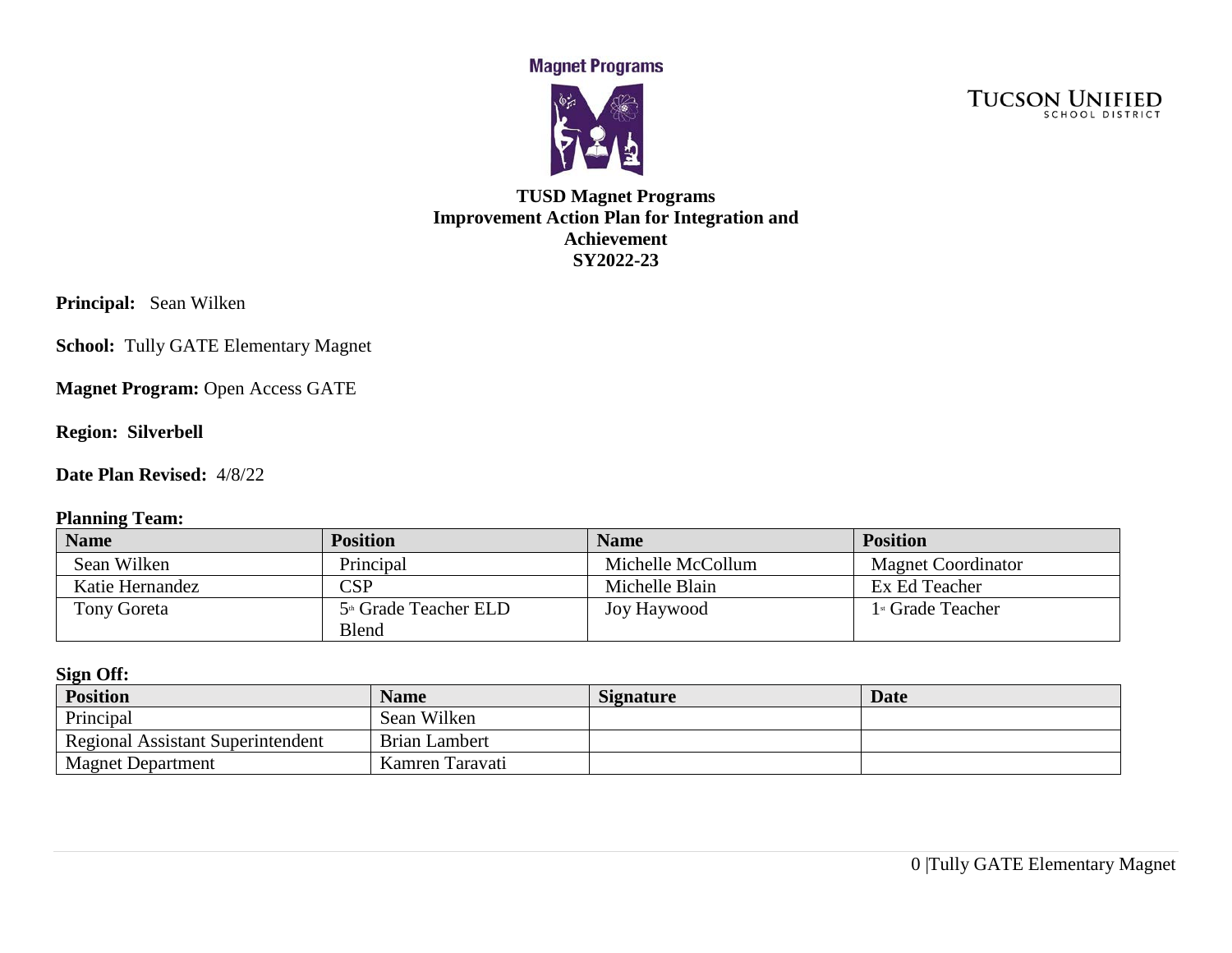### **I. Magnet School Profile (page 2)**

- A. Mission
- B. School Summary
- C. Vision
- D. Core Values
- E. School Profile
- F. Achievement Data

### **II. Goals for Magnet School Effectiveness (page 8)**

- A. Integration
- B. Achievement
- C. Academic Achievement for African American and Latino Students

### **III. Integration (page 10)**

- A. Gaps in Integration
- B. SMART Goal for Integration
- C. Goal Attainment
	- 1. Strategies to Achieve SMART Goal
	- 2. Action Steps to Implement Strategies

### **IV. Overall Student Achievement (page 18)**

- A. Gaps in Student Achievement
- B. SMART Goals for Overall Student Achievement
- C. Goal Attainment
	- 1. Strategies to Achieve SMART Goals
	- 2. Action Steps to Implement Strategies

# **V. Academic Performance for African American and Latino Students (page 25)**

- A. Gaps in USP subgroups performance (African American and Latino)
- B. SMART Goals for Reducing Achievement Gaps
- C. Goal Attainment
	- 1. Strategies to Achieve SMART Goals
	- 2. Action Steps to Implement Strategies

# **VI. Magnet School Budget (page 31)**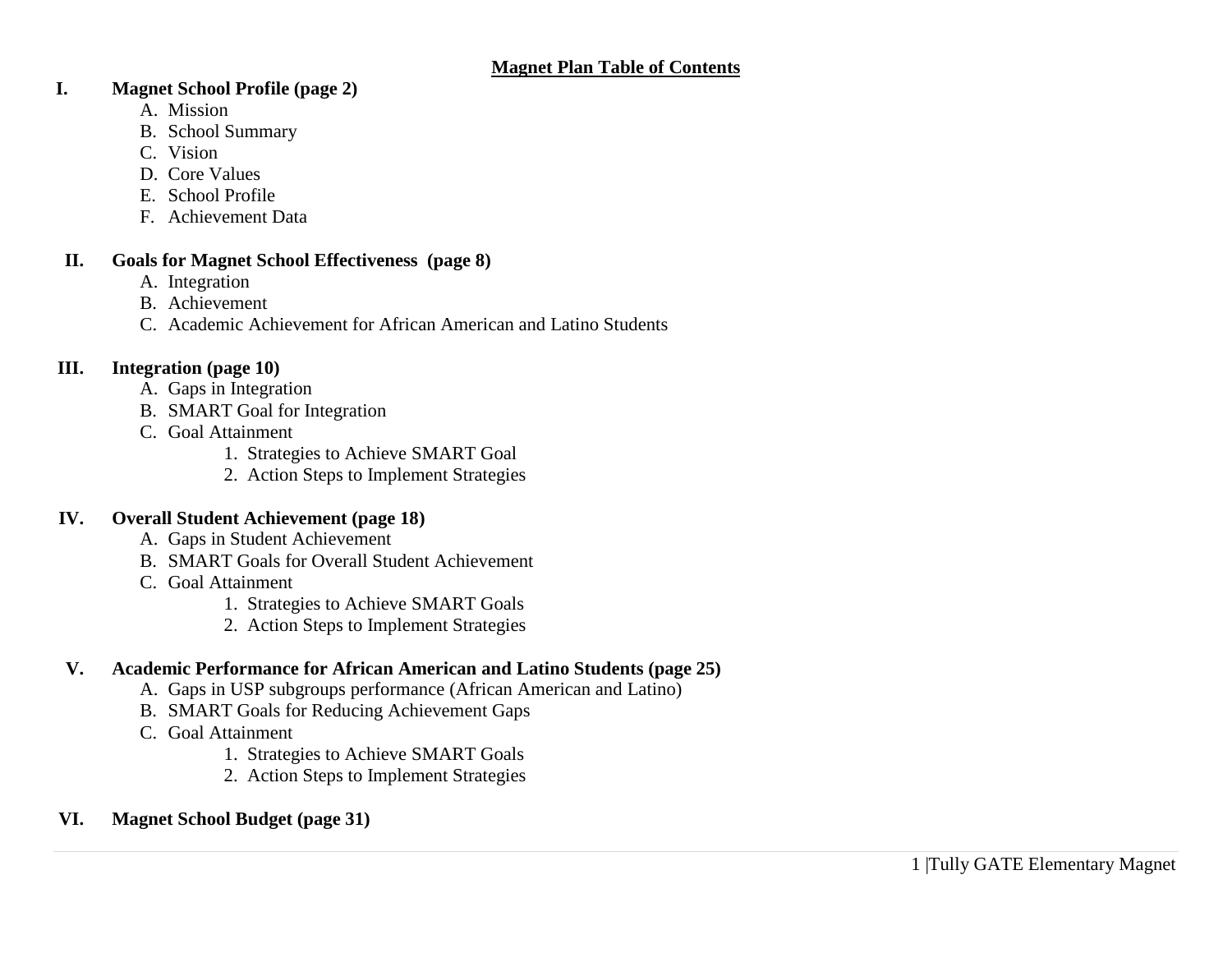### **I. Magnet School Profile**

#### **A. Mission**

Tully Elementary will provide a safe environment that fosters academic achievement and promotes individual talents by delivering project-based, rigorous curriculum founded in gifted and talented instructional strategies.

### **B. School Summary**

Tully GATE Magnet Elementary School is an integrated school that earned the Arizona State letter grade of C during the 2019-20 SY. Tully magnet theme centers on GATE instruction designed to expand student's thinking by providing lessons that offer depth and complexity in their everyday instruction.

As part of a comprehensive Gifted instructional program, all students will participate in high interest electives, social and emotional learning activities, Fine Arts, and critical thinking activities. Students learn the Kaplan Habits of a Scholar as these habits are part of daily lesson plans. Teachers plan and deliver instruction anchored by a culturally responsive teaching framework (SPARKS), and the National Gifted teaching standards.

### **C. Vision**

We believe that all students are uniquely gifted, and Tully strives to inspire a passion for life-long learning nurtured through a wholechild approach. We encourage students to celebrate who they are as individuals, while embracing their role in a global society.

### **D. Core Values**

- 1. Collaboration
- 2. Problem Solving
- 3. Relationship Building
- 4. Risk Taking
- 5. Kindness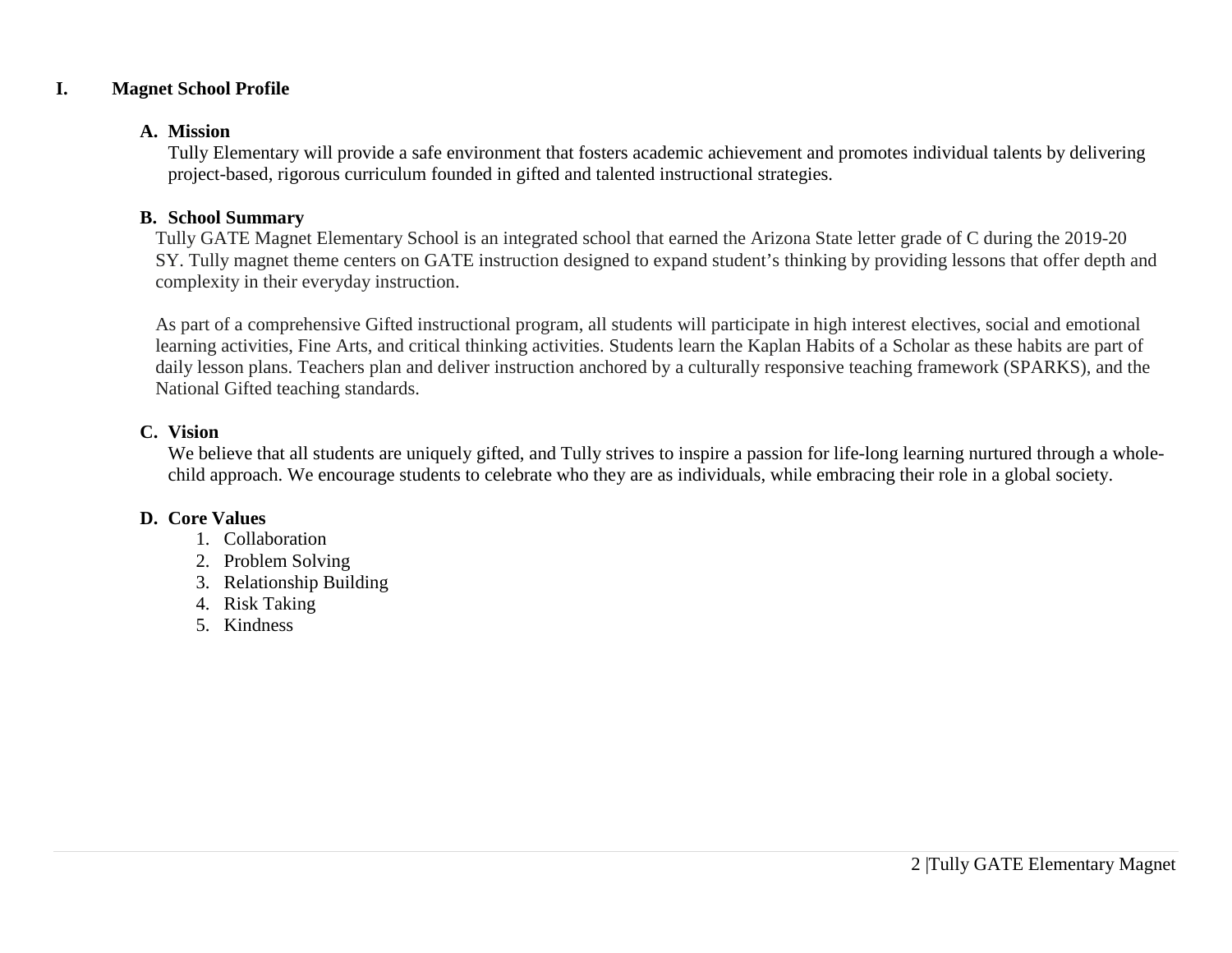### **E. School Profile**

| 2018-19 Letter Grade | <b>2021-22 Integration Status</b> | <b>Magnet Theme</b>     |
|----------------------|-----------------------------------|-------------------------|
|                      | Integrated                        | <b>Open Access GATE</b> |

| <b>Student Profile</b>    |                         |                            |                                        |                          |                                         |  |  |
|---------------------------|-------------------------|----------------------------|----------------------------------------|--------------------------|-----------------------------------------|--|--|
| <b>Mobility</b><br>(Rate) | Absenteeism<br>(Rate)   | <b>Promotion</b><br>(Rate) | <b>F&amp;RL</b><br>(% of FRL Students) | EL<br>(% of EL Students) | Ex Ed<br>% of ExEd<br><b>Students</b> ) |  |  |
| 25.38%                    | 566.2%<br>14.3<br>15.1% |                            |                                        |                          |                                         |  |  |

| <b>School Integration Profile (USP Ethnicity)</b>  |                                                 |                                                               |    |                  |             |                 |    |                    |           |                           |   |              |           |
|----------------------------------------------------|-------------------------------------------------|---------------------------------------------------------------|----|------------------|-------------|-----------------|----|--------------------|-----------|---------------------------|---|--------------|-----------|
| 2021-22<br>$40th$ Day                              |                                                 | White                                                         |    | African American |             | Hispanic/Latino |    | Native<br>American |           | Asian/Pacific<br>Islander |   | Multi Racial | Total     |
|                                                    | N                                               | %                                                             | N  | %                | $\mathbf N$ | $\%$            | N  | $\%$               | N         | $\%$                      | N | $\%$         | N         |
| Enrollment                                         | 37                                              | 14%                                                           | 50 | 15%              | 161         | 60%             | 13 | 5%                 | 13        | 5%                        | 5 | 2%           | 255       |
| Non-neighborhood<br>$\%$                           |                                                 |                                                               |    |                  |             |                 |    |                    |           |                           |   |              | <b>NA</b> |
|                                                    | USP Integration Range $+/-15\%$ District ES Avg |                                                               |    |                  |             |                 |    |                    |           |                           |   |              |           |
|                                                    |                                                 | 6-36%<br>44-70%<br>$0-19%$<br>$0-17%$<br>$0 - 25%$<br>$0-19%$ |    |                  |             |                 |    |                    |           |                           |   |              |           |
| Future Integration Range $+/-25\%$ District ES Avg |                                                 |                                                               |    |                  |             |                 |    |                    |           |                           |   |              |           |
|                                                    |                                                 | $0-45%$                                                       |    | $0 - 35%$        | 35-70%      |                 |    | $0-29%$            | $0 - 27%$ |                           |   | $0-29%$      |           |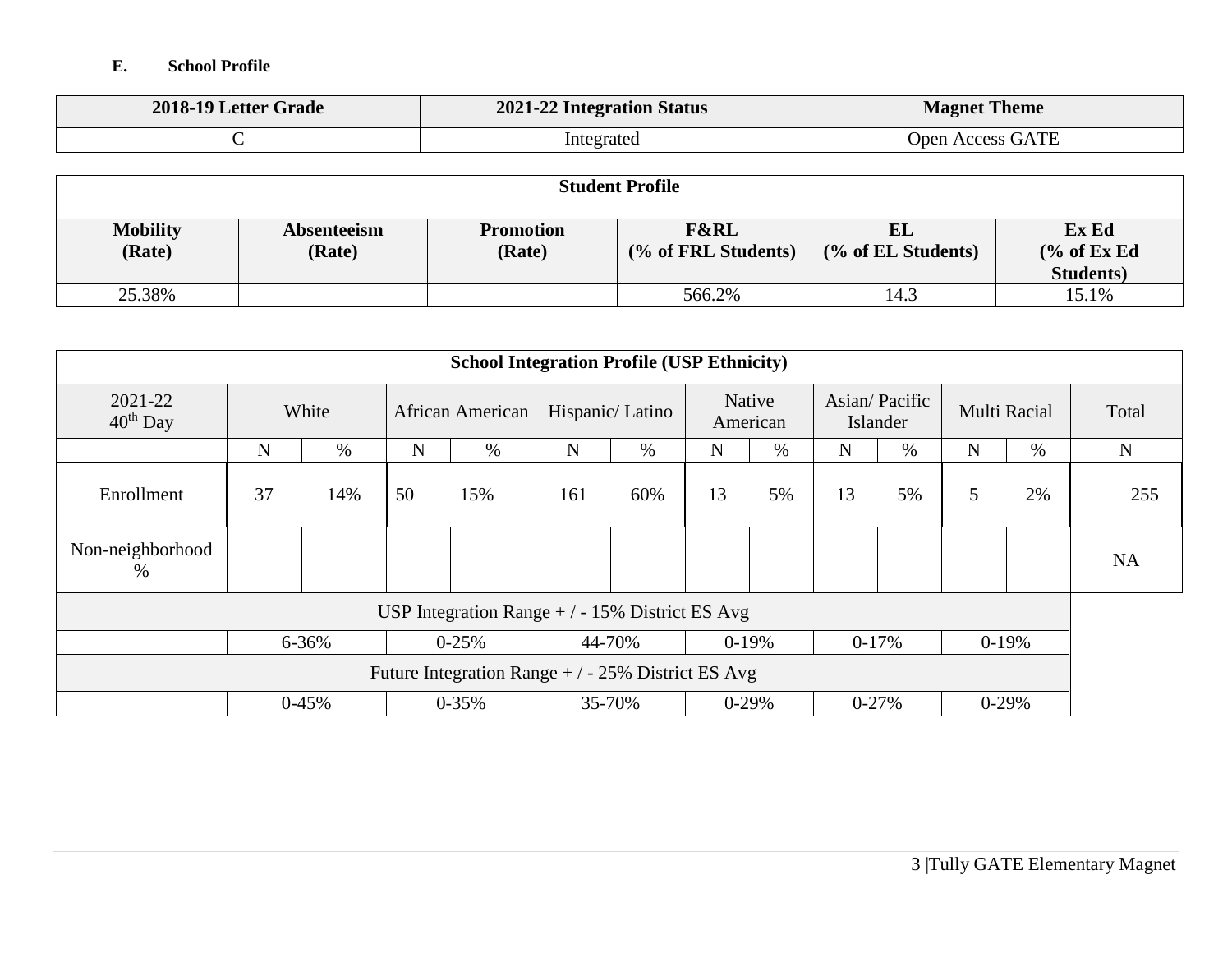# **F. Achievement Data**

|                 | 3 Years of AzMERIT Math Percent Proficiency by Grade |            |          |     |                                                        |     |     |     |              |
|-----------------|------------------------------------------------------|------------|----------|-----|--------------------------------------------------------|-----|-----|-----|--------------|
| Math            | $2017$ Gr. 3                                         | 2017 Gr. 4 | 2017 Gr. |     | 2018 Gr. 3 2018 Gr. 4 2018 Gr. 5 2019 Gr. 3 2019 Gr. 4 |     |     |     | $2019$ Gr. 5 |
| State ES Avg    | 47%                                                  | 47%        | 47%      | 53% | 47%                                                    | 47% | 51% | 48% | 46%          |
| District ES Avg | 39%                                                  | 36%        | 38%      | 43% | 36%                                                    | 37% | 42% | 36% | 36%          |
| Tully ES Avg    | 46%                                                  | 25%        | 46%      | 27% | 33%                                                    | 32% | 34% | 33% | 28%          |

| 3 Years of AzMERIT ELA Percent Proficiency by Grade |            |     |                                                                                         |     |     |     |     |     |     |
|-----------------------------------------------------|------------|-----|-----------------------------------------------------------------------------------------|-----|-----|-----|-----|-----|-----|
|                                                     | 2017 Gr. 3 |     | 2017 Gr. 4 2017 Gr. 5 2018 Gr. 3 2018 Gr. 4 2018 Gr. 5 2019 Gr. 3 2019 Gr. 4 2019 Gr. 5 |     |     |     |     |     |     |
| <b>ELA</b>                                          |            |     |                                                                                         |     |     |     |     |     |     |
| State ES Avg                                        | 43%        | 48% | 44%                                                                                     | 44% | 47% | 48% | 46% | 51% | 52% |
| District ES Avg                                     | 34%        | 37% | 32%                                                                                     | 35% | 38% | 37% | 38% | 40% | 43% |
| Tully ES Avg                                        | 38%        | 26% | 28%                                                                                     | 25% | 40% | 28% | 28% | 19% | 41% |

 $*2017 - 2018 = AZMerit$   $2019 = AZM2$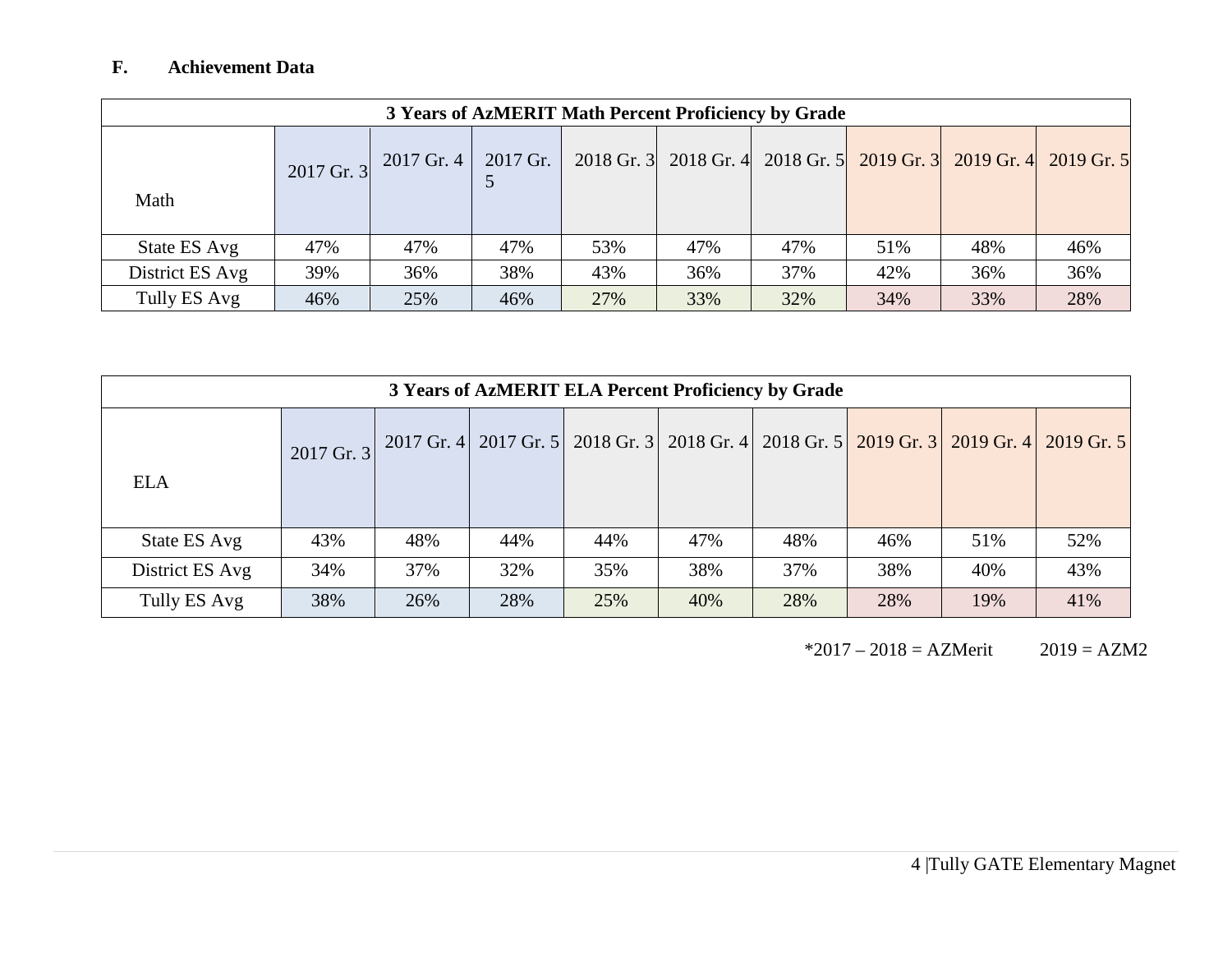| ELA       |                         |                |         |          |           |           |                |                |           |
|-----------|-------------------------|----------------|---------|----------|-----------|-----------|----------------|----------------|-----------|
|           | <b>African American</b> |                |         | Hispanic |           |           | Anglo          |                |           |
|           | $18-19$                 | $20 - 21$      | $21-22$ | $18-19$  | $20 - 21$ | $21 - 22$ | $18-19$        | $20 - 21$      | $21 - 22$ |
| Grade 3   | 36.4                    | $\overline{0}$ |         | 27       | 20.8      |           | 40             | $\overline{0}$ |           |
| Grade 4   | $\mathbf{0}$            | 14.3           |         | 20       | 17.4      |           | $\overline{0}$ | 16.7           |           |
| Grade 5   | 40                      | 12.5           |         | 36.8     | 14.8      |           | 50             | 16.7           |           |
| <b>WS</b> |                         |                |         |          |           |           |                |                |           |

#### **Three Year AZ Merit/AASA by Subgroup**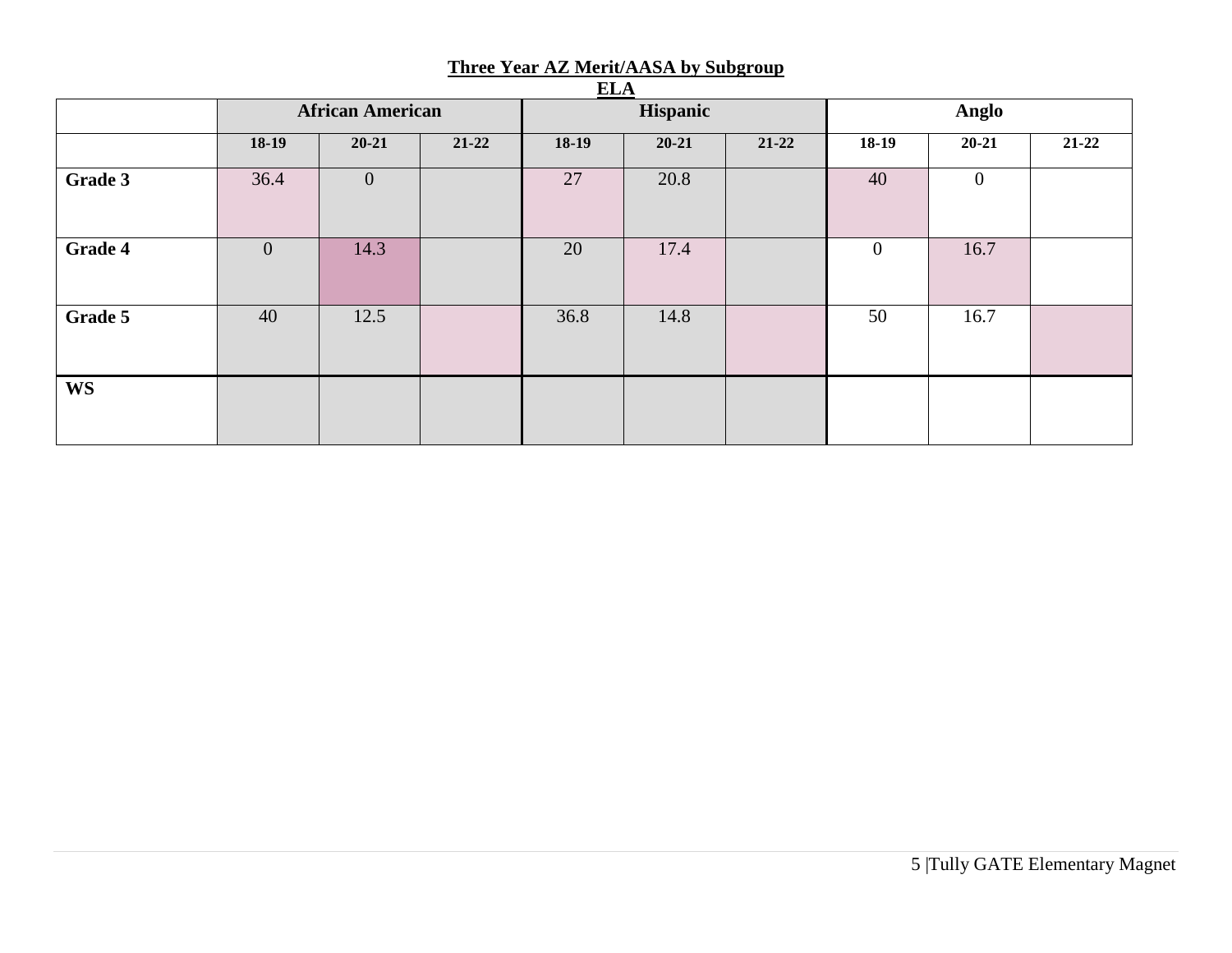### **Math**

|           | <b>African American</b> |              | Hispanic |         |              | Anglo     |         |           |           |
|-----------|-------------------------|--------------|----------|---------|--------------|-----------|---------|-----------|-----------|
|           | $18-19$                 | $20 - 21$    | $21-22$  | $18-19$ | $20 - 21$    | $21 - 22$ | $18-19$ | $20 - 21$ | $21 - 22$ |
| Grade 3   | 45.5                    | $\mathbf{0}$ |          | 28.9    | 25           |           | 50      | 50        |           |
| Grade 4   | $\mathbf{0}$            | 14.3         |          | 34.3    | 4.5          |           | 50      | 16.7      |           |
| Grade 5   | 20                      | 12.5         |          | 26.3    | $\mathbf{0}$ |           | 50      | 42.9      |           |
| <b>WS</b> |                         |              |          |         |              |           |         |           |           |

18-19 and 20-21= AZM2 test; 21-22 data = AASA. Numbers smaller than 10 are represented by an asterisk to ensure student privacy.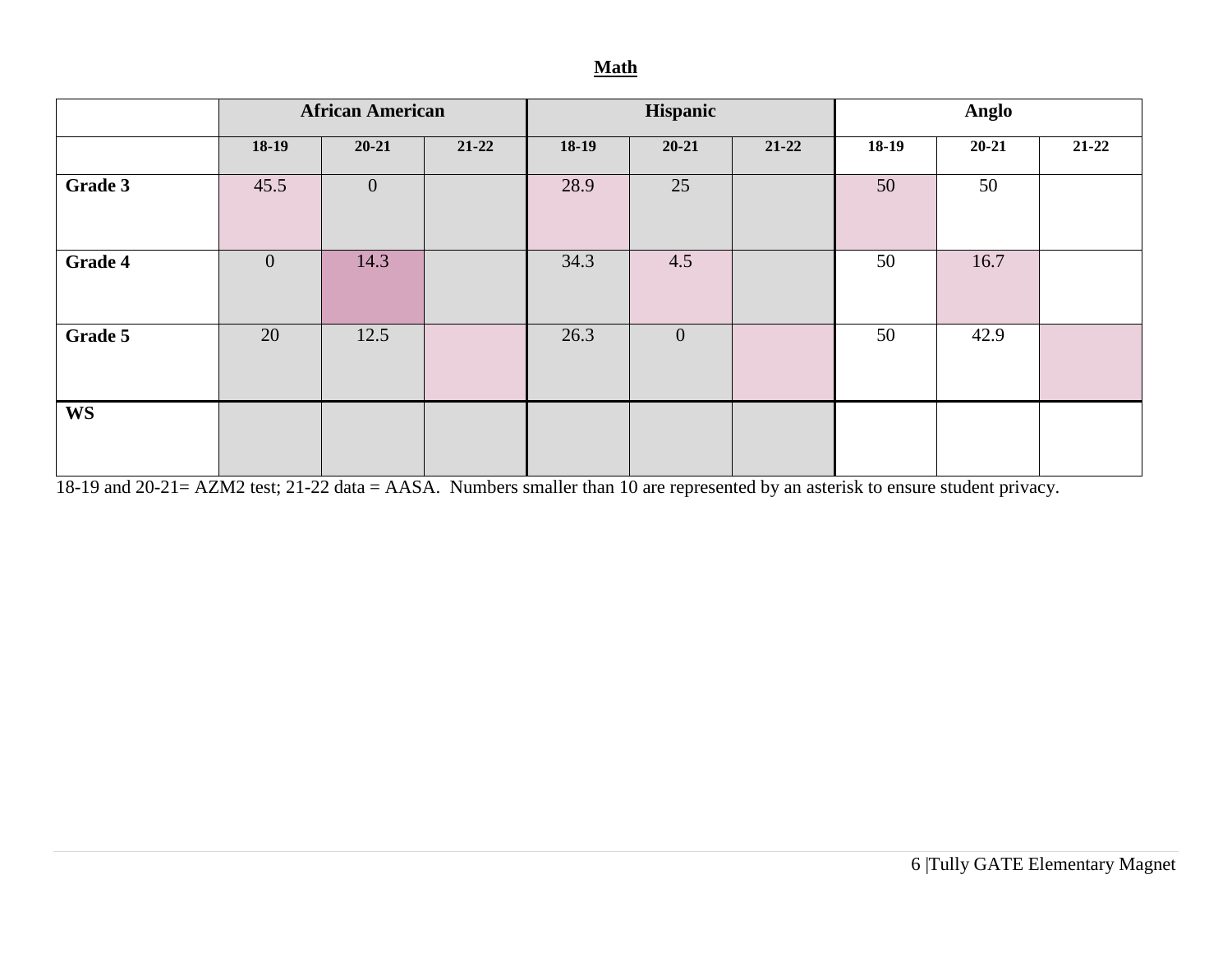| Tully 2018-19 AzMERIT Percent Proficiency Broken Out by USP Ethnicity |            |      |  |  |  |  |
|-----------------------------------------------------------------------|------------|------|--|--|--|--|
| <b>USP Ethnicity</b>                                                  | <b>ELA</b> | Math |  |  |  |  |
| White                                                                 | 35%        | 50%  |  |  |  |  |
| African American                                                      | 30%        | 26%  |  |  |  |  |
| Hispanic                                                              | 28%        | 30%  |  |  |  |  |
| Native American                                                       | 33%        | 25%  |  |  |  |  |
| Asian-PI                                                              | 20%        | 40%  |  |  |  |  |
| Multi-Racial                                                          | 67%        | 33%  |  |  |  |  |
| All                                                                   | 30%        | 32%  |  |  |  |  |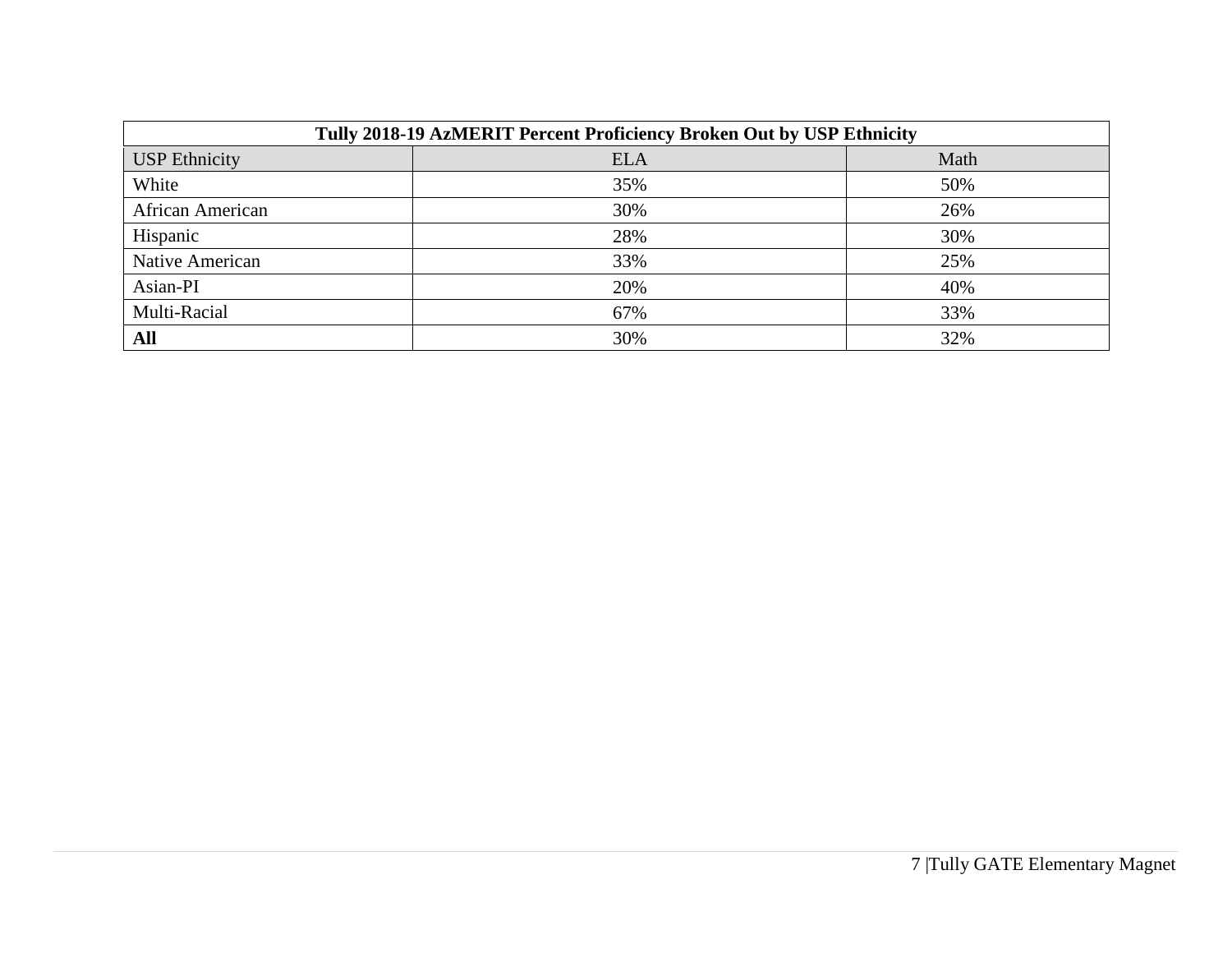# **II. DISTRICT GOALS FOR MAGNET SCHOOL EFFECTIVENESS**

## **1. Integration**

The District uses two measures for determining whether a magnet school is Integrated or making progress towards integration:

**Meeting the 70% and +/- 25% thresholds for an Integrated School.** A magnet school is Integrated when no racial or ethnic group exceeds 70% of total enrollment; and when no single racial or ethnic group varies from the district average for the school's grade level (Elementary, Middle, K-8, High) by more than +/- 15 percentage points.

**Progress towards integration.** A magnet school is making progress towards integration when the entry-grade enrollment is Integrated, and when the school maintains this integration through the next two grades.

### **2. Student Achievement**

The academic student achievement goal for all magnet schools and programs shall be to attain a state letter grade "A" or "B" or a TUSD "MagnetMeritB" grade. A magnet school that receives a state letter grade "C" may still receive a MagnetMeritB grade if it reaches a minimum of 4 points based on the criteria below. A magnet school that receives a state letter grade "C" that does not reach a minimum of 4 points, or that receives a state letter grade of "D" or "F," will be put on a targeted academic improvement plan.

**Proficiency: Criteria 1 = 2 Points.** Compare a C magnet school's proficiency rate to the district's lowest B school proficiency rate. If the C magnet school has a higher proficiency rate than the lowest B school proficiency rate of district schools, the C magnet school meets the criteria.

**Growth: Criteria 2 = 2 Points.** Compare a C magnet school's growth rate to the district's lowest B school growth rate (K-8 model for ES, K8, and MS and HS model for HS). If the C magnet school has a higher growth percent than the lowest B school growth percent, the C magnet school meets the criteria.

**Minimally Proficient (MP): Criteria 3 = 2 Points.** Compare the percent of MP students in C magnet schools with the district average MP for each school type (ES, K8, MS, and HS). If the percent of MP students is lower in the C magnet school than the district average, then the school meets the criteria. (1 point for ELA and 1 Point for Math).

**Free and Reduced Lunch (FRL): Criteria 4 = 1 Point.** If a magnet school has an FRL rate that is higher than the district average (2019-20 100<sup>th</sup> Day TUSD average K-12 = 62.40%), the school meets the criteria.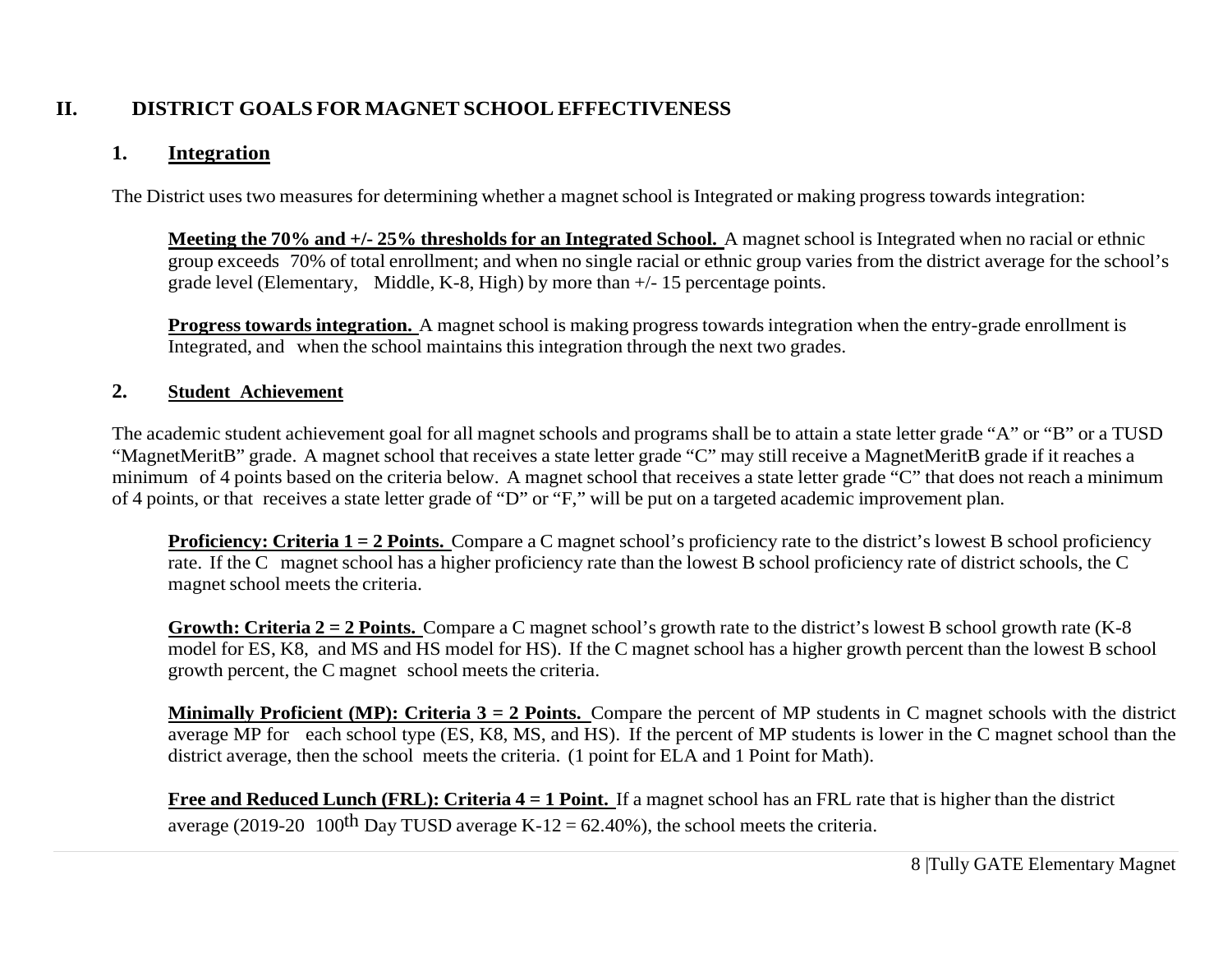### **3. Academic Performance (African American and Latino Students)**

- a. Gaps, Compared to District Cohorts. Whether state test scores for African American and Latino students in a particular school exceed the average test scores of African American and Latino students in TUSD schools with similar grade structures.
- b. Gaps, Compared to White Students. The size of the achievement gap in mathematics and English/Language Arts (ELA) comparing test scores of white students to those of African American and Latino students.
- c. Narrowing or Eliminating Gaps. The extent to which the school has narrowed or eliminated achievement gaps.
- d. Improving Performance. Improvement in proficiency rates for African American and Latino students.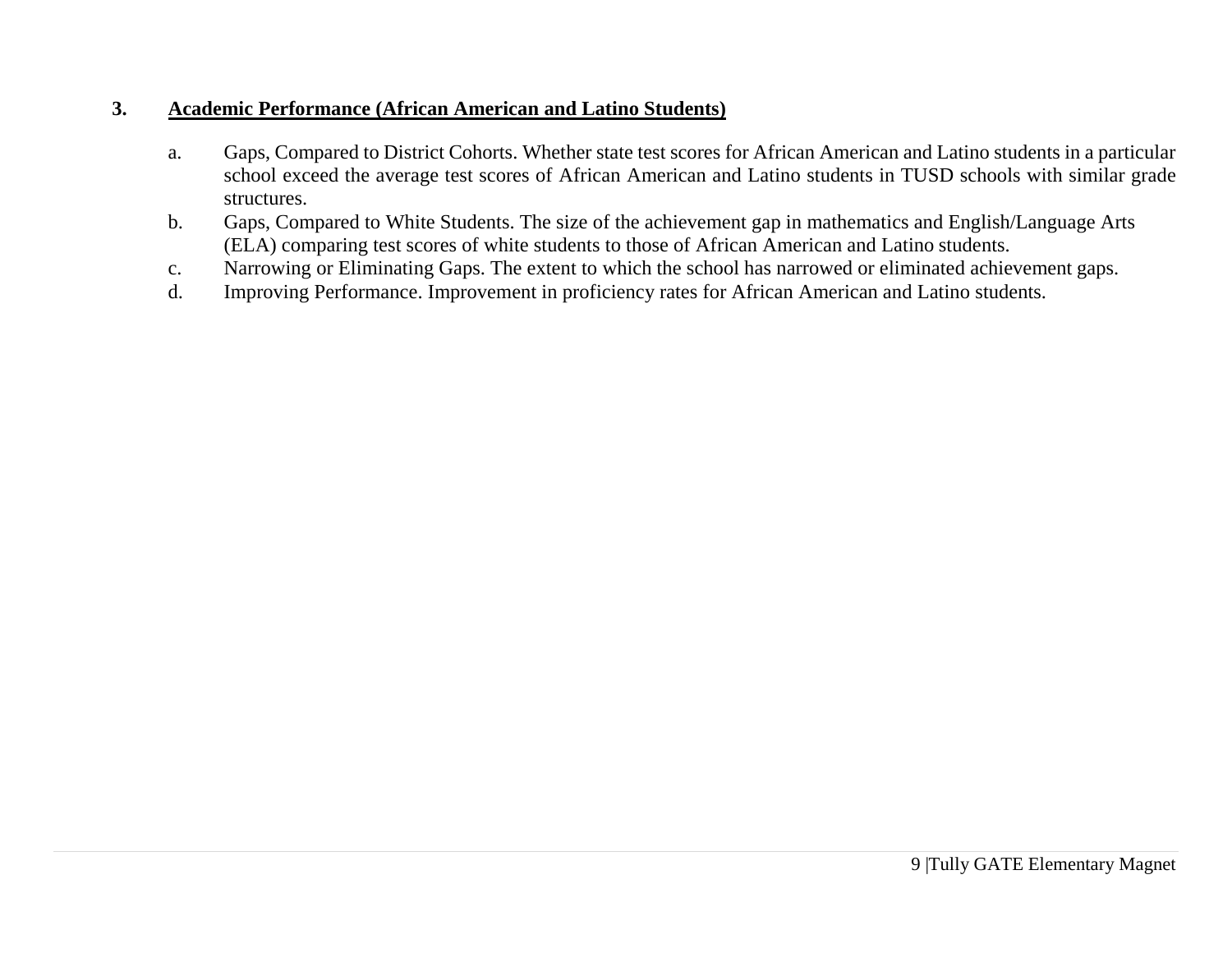### **III. INTEGRATION**

### **A. Integration: Gap Analyses**

### **Interpretive Summary - Integration Gap Analysis**

There are multiple data points and key information to support the site gap analysis. This information will help to identify needs to more effectively integrate the school. This includes:

- The site currently has a "C" label as measured by the Arizona Department of Education, A-F accountability model. Having a label of "A" or "B" would inherently attract more families who want to enroll at the site. Therefore, one need is to increase overall student academic performance to achieve an "A" or "B" label. This will result in increased enrollment for Tully Magnet Elementary.
- The site currently is integrated and reflects a Latino population that is at or below the district average.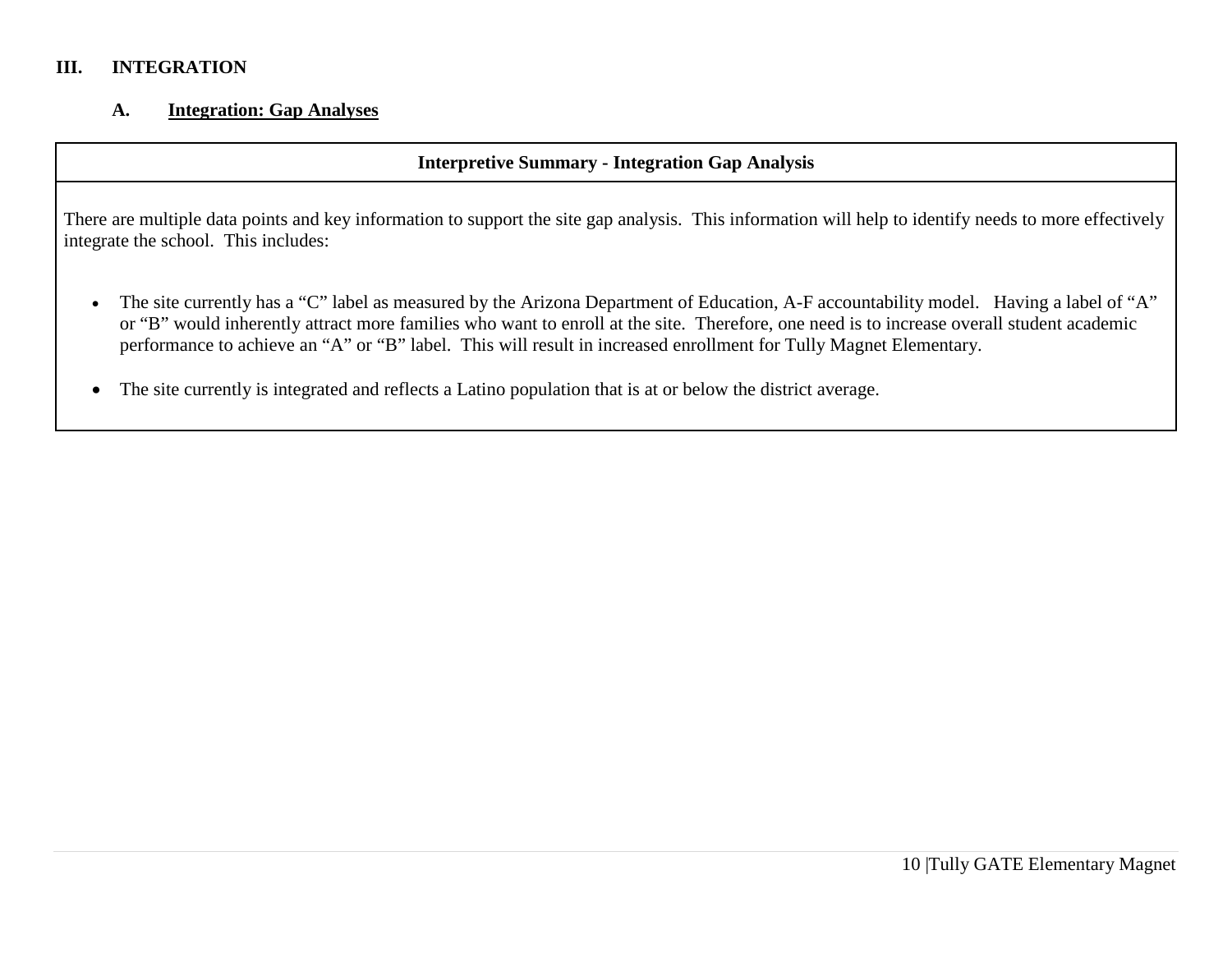|                                                | <b>Root Cause Analysis</b>                                                                                                                                             |                                                                                                                                                                                                               |
|------------------------------------------------|------------------------------------------------------------------------------------------------------------------------------------------------------------------------|---------------------------------------------------------------------------------------------------------------------------------------------------------------------------------------------------------------|
| <b>Identify Top Three Causes of these Gaps</b> | <b>Identify the Surface Causes</b>                                                                                                                                     | <b>Identify Deep Causes</b>                                                                                                                                                                                   |
| Job embedded coaching                          | There are surface gaps related to:<br>Observation feedback cycle<br>$\bullet$                                                                                          | Deep or root causes are related to:<br>Daily job embedded coaching needs for<br>$\bullet$<br>instructional staff tied to GATE<br>strategies that support the magnet theme                                     |
| Effective marking and recruitment              | There are surface gaps related to:<br>Targeted digital advertisements<br>$\bullet$<br>Social media leveraging with rich<br>$\bullet$<br>content that attracts families | Deep or root causes are related to:<br>Lack of training related to effectively<br>utilize social media tools to target<br>enrollment audiences or those families<br>interested in GATE cluster<br>programming |
| Strong community partnerships                  | There are surface gaps related to:<br>Family member availability<br>$\bullet$<br>Language barriers due to high refugee<br>$\bullet$<br>population                      | Deep or root causes are related to:<br>Strategic family and community<br>partnership plan<br>Strategies to overcome language<br><b>barriers</b>                                                               |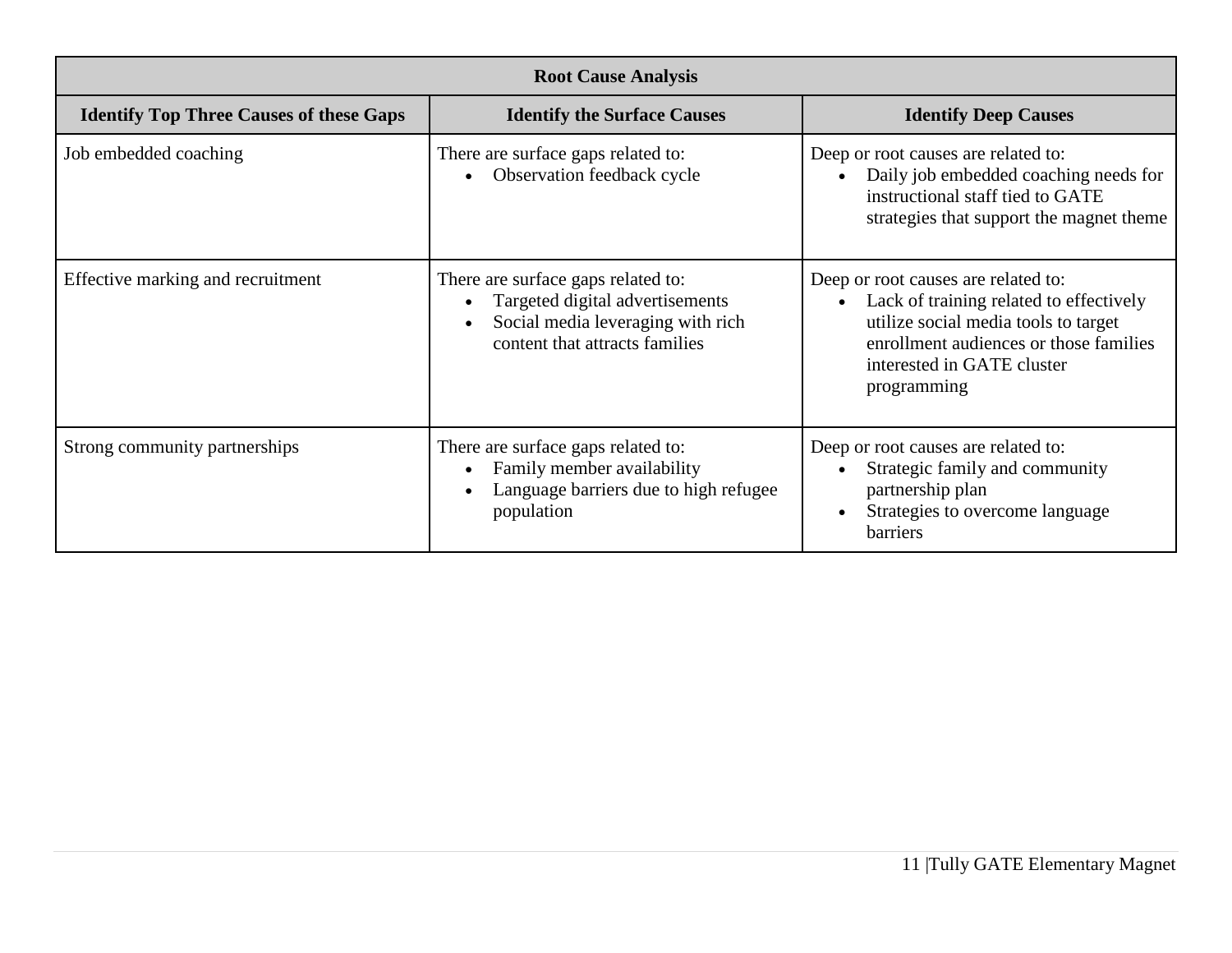# **B. SMART Goal for Integration**

| <b>SMART Goal Statement</b>                                                                                                                                                                                                                         | <b>Evidence to Be Used to Assess Progress and Accomplishment</b> |
|-----------------------------------------------------------------------------------------------------------------------------------------------------------------------------------------------------------------------------------------------------|------------------------------------------------------------------|
| 1. By the November 1st of SY 2022-2023, Tully will remain<br>integrated, as measured by the 100 <sup>th</sup> day enrollment reports.                                                                                                               | Enrollment data from the Synergy database                        |
| 2. By the $40th$ day of SY 2022-2023, Tully will have increased<br>school enrollment to 300 students, an increase of 33 students<br>(including neighborhood and magnet students) for SY 2023-<br>202, as measured by $40th$ day enrollment reports. | Enrollment data from the Synergy database                        |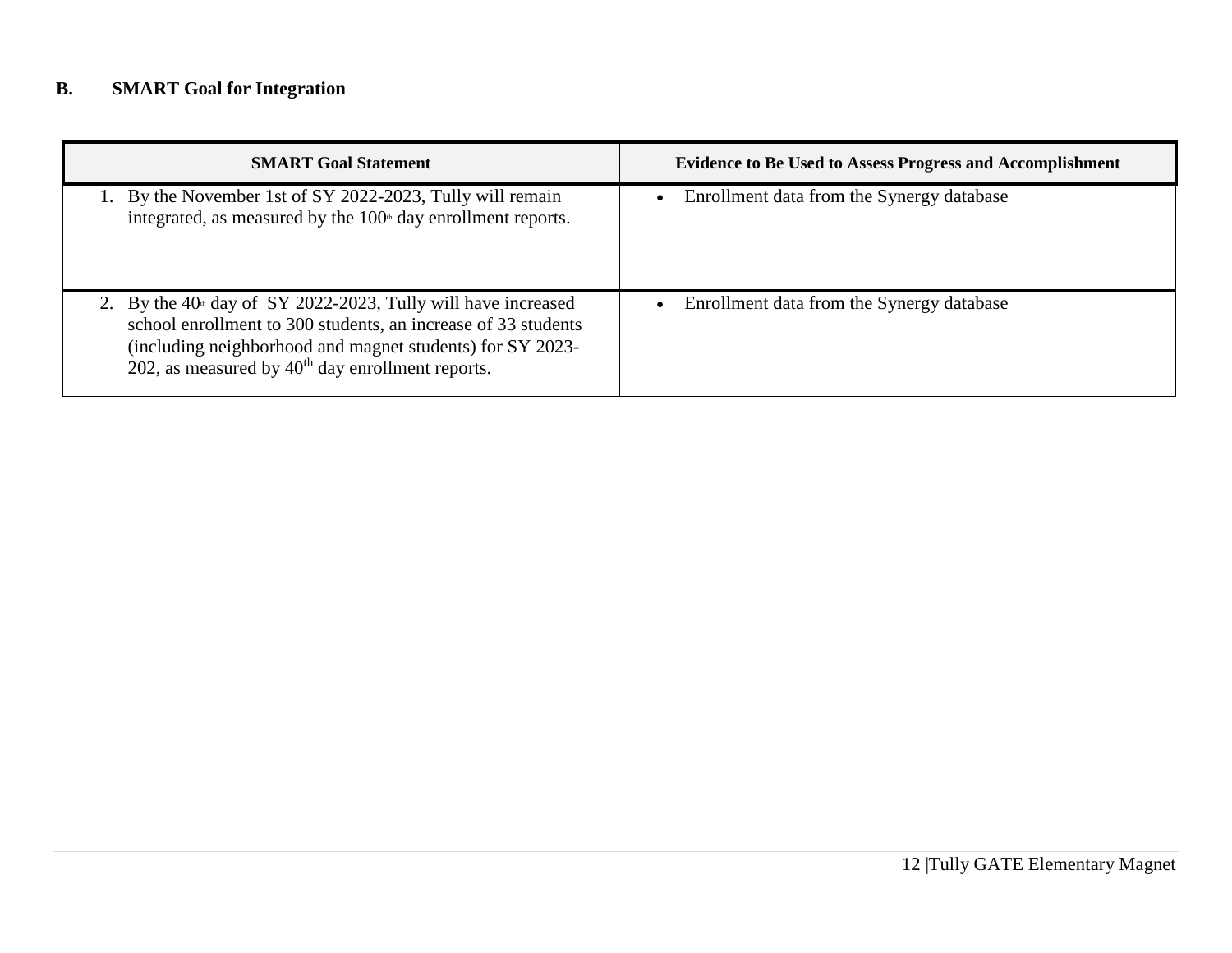# **C. Goal Attainment**

# **1. Strategies to Achieve SMART Goal**

| <b>Strategies that help Magnet School Achieve Integration SMART Goal</b> |                                                                                                                                                                                                                                                                                                                                                                                                                                                                             |  |  |
|--------------------------------------------------------------------------|-----------------------------------------------------------------------------------------------------------------------------------------------------------------------------------------------------------------------------------------------------------------------------------------------------------------------------------------------------------------------------------------------------------------------------------------------------------------------------|--|--|
| <b>Strategies</b>                                                        | <b>Strengths and Obstacles</b>                                                                                                                                                                                                                                                                                                                                                                                                                                              |  |  |
| 1. Marketing and Recruitment                                             | <b>Supports:</b><br>District Communication Department (marketing materials,<br>commercial media, district-planned recruitment and marketing<br>activities)<br>District Magnet Department (department-planned recruitment<br>and retention activities, strategic support for site-based<br>recruitment and marketing efforts)<br>Magnet Coordinator position (coordination and planning at the<br>site level)<br><b>Constraints:</b><br>Lack of media regarding GATE cluster |  |  |
| 2. Job embedded coaching                                                 | <b>Supports:</b><br>• Experienced<br>leadership in<br>Montessori<br>• District Web-Data<br><b>Constraints:</b><br>• Delayed data results<br>• Gaps in instructional observation/feedback cycle<br>• Strong formative assessment model to inform instructional<br>practice                                                                                                                                                                                                   |  |  |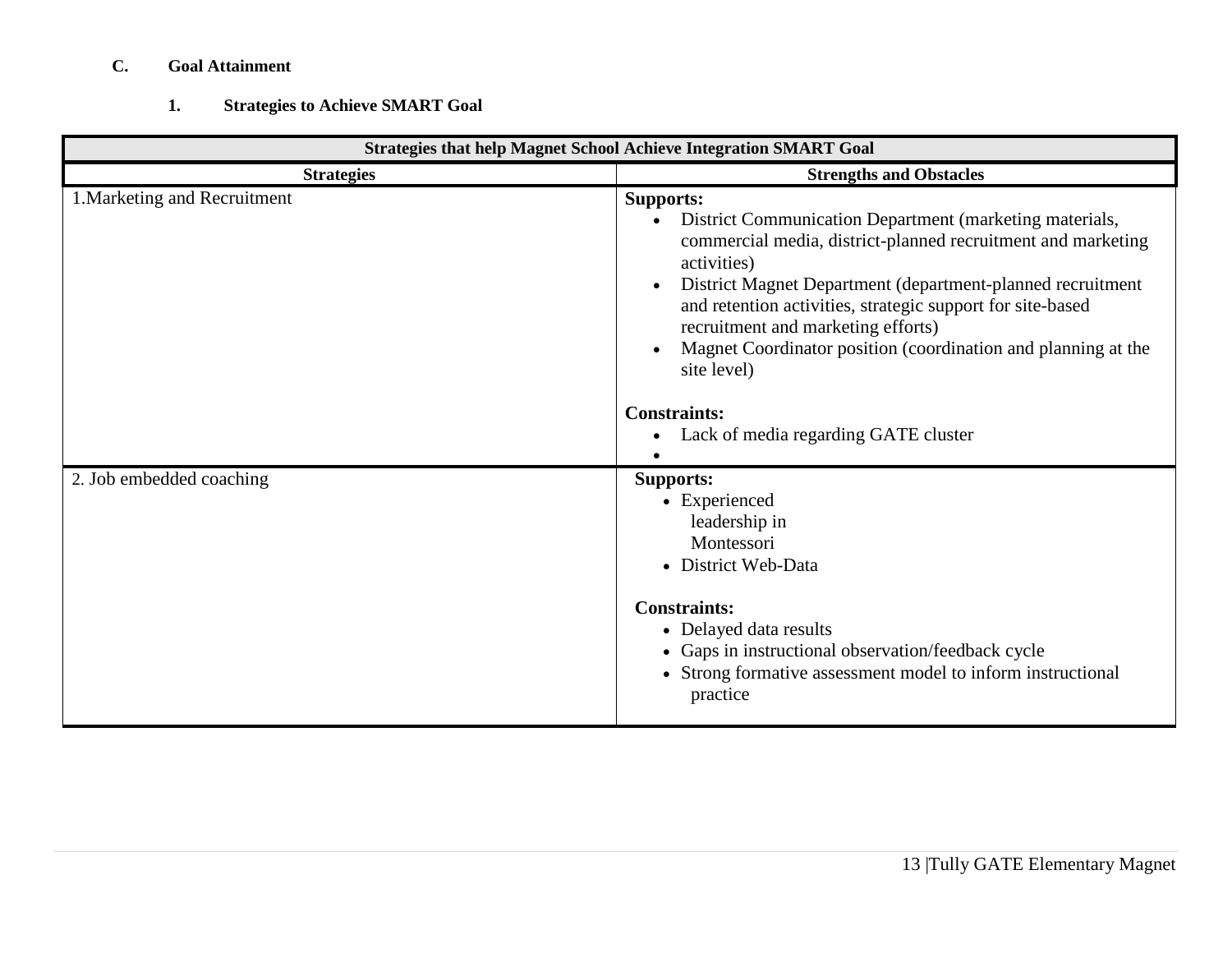| 3. Family and Community Partnerships | <b>Supports:</b><br>• School quality<br>survey<br>• Partnership with<br><b>TUSD GATE</b><br>department<br>• District Web-Data |
|--------------------------------------|-------------------------------------------------------------------------------------------------------------------------------|
|                                      | <b>Constraints:</b><br>• Community liaison capacity                                                                           |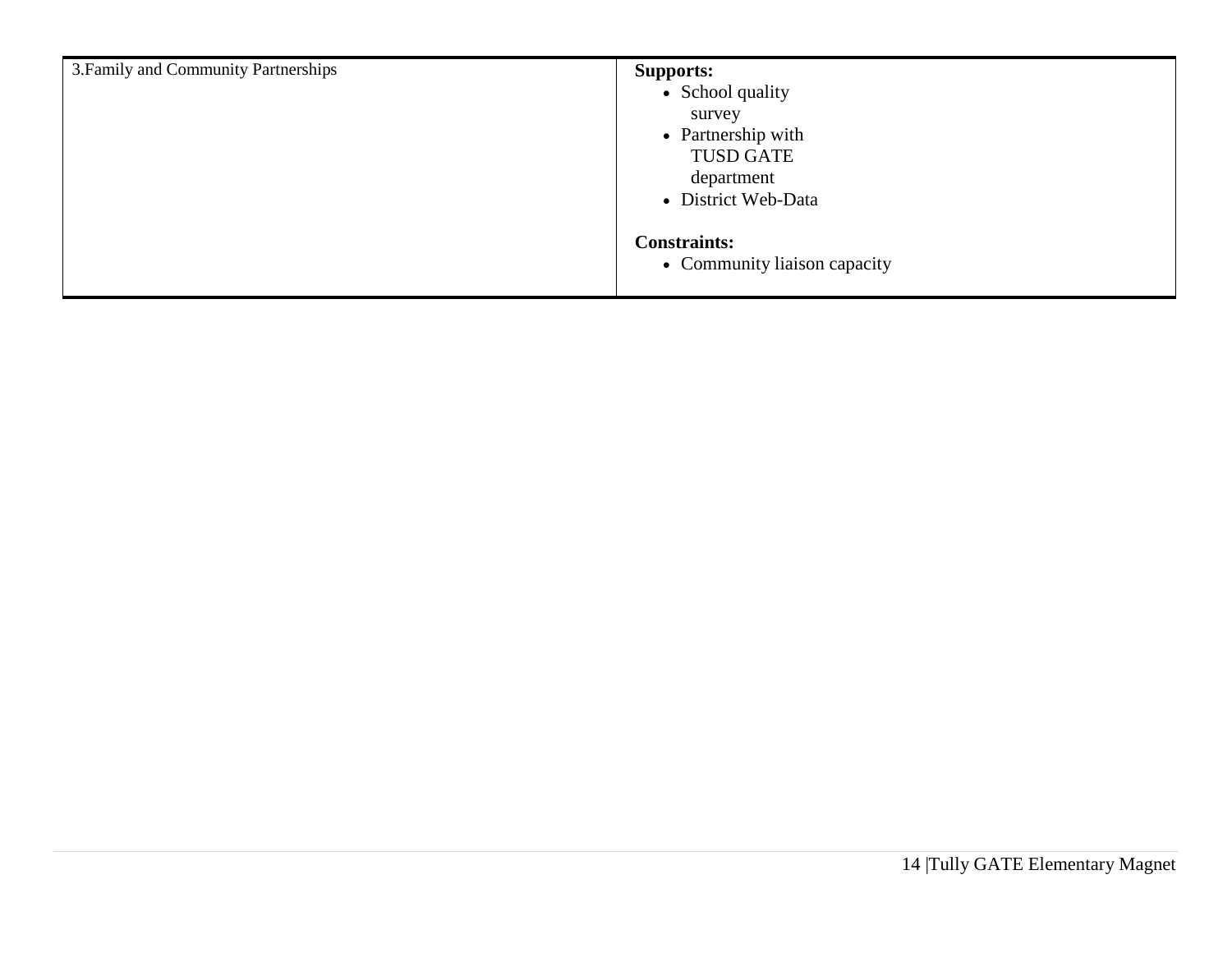# **2. Action Steps to Implement Strategies**

| Action Steps to Implement, Monitor, and Assess Improvement Strategies for Integration SMART Goal |                                                  |                                        |                                      |                                  |                                                            |
|--------------------------------------------------------------------------------------------------|--------------------------------------------------|----------------------------------------|--------------------------------------|----------------------------------|------------------------------------------------------------|
| <b>Strategy 1: Marketing and Recruitment</b>                                                     |                                                  |                                        |                                      |                                  |                                                            |
| <b>Action Steps to Implement Strategy</b>                                                        | Person(s) to<br><b>Carry Out</b><br><b>Tasks</b> | <b>Timeline/Target</b><br><b>Dates</b> | <b>Resources Needed</b>              | <b>Monitoring</b>                | <b>Evidence of</b><br><b>Assessment</b>                    |
| 1. Strategic marketing plan and<br>recruitment activities.                                       | Magnet<br>Coordi-<br>nator                       | By August                              | Planning with<br>media<br>department | Quarterly<br>enrollment reports. | Strategic marketing<br>plan                                |
| 2. Attend marketing and recruitment<br>activities to meet the enrollment goal.                   | Magnet<br>Coordi-<br>nator                       | Aug 2022-2023                          | Planning with<br>media<br>department | Quarterly<br>enrollment reports. | Parent sign in sheets to<br>follow up with phone<br>calls. |
| 3. Obtain marketing materials including<br>new brochures, posters, and banners.                  | Magnet<br>Coordinator;<br>Principal              | Aug. 2022- May<br>2023                 | District support<br>and funding      | Quarterly<br>enrollment reports. | Inventory in excel<br>document.                            |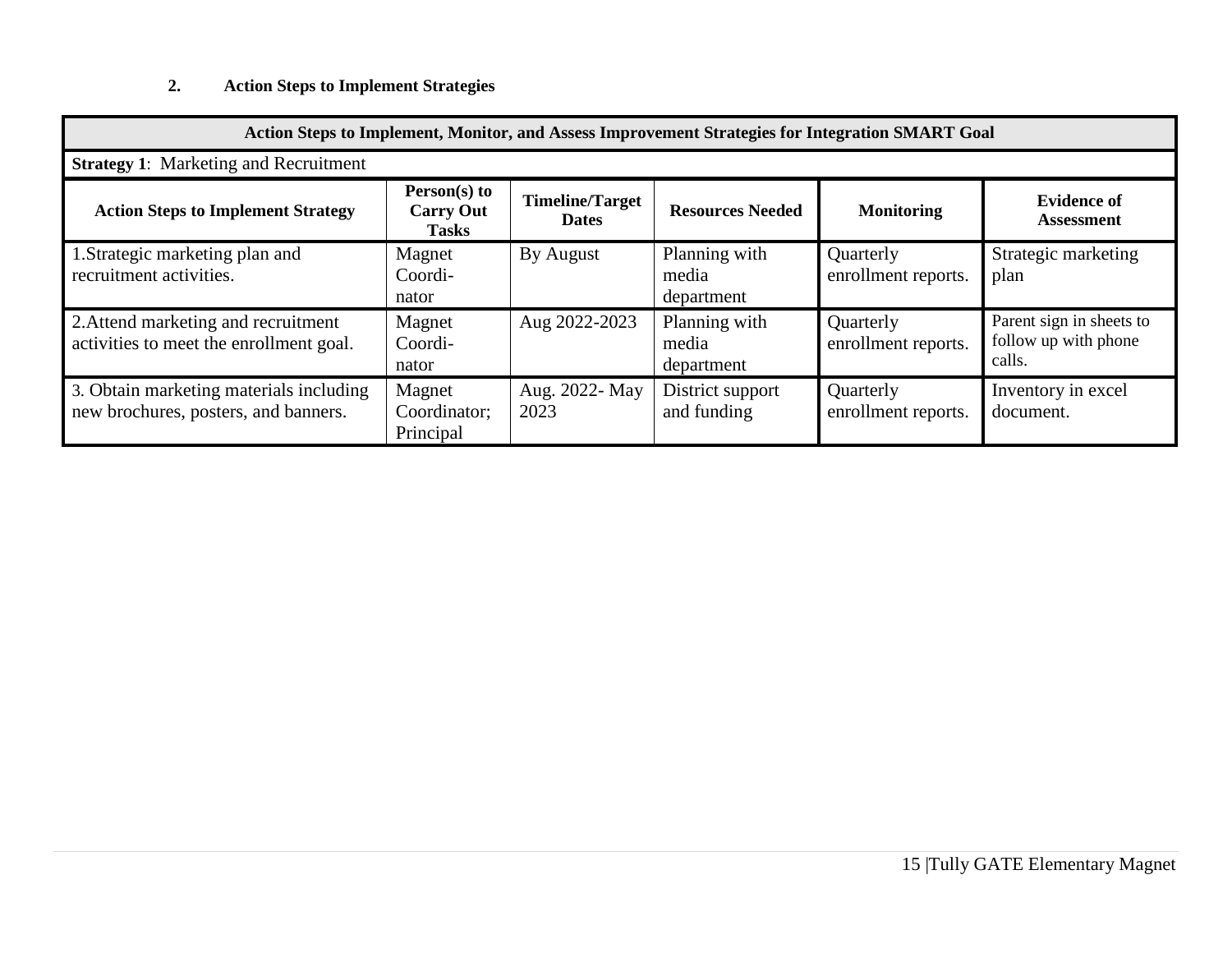| Action Steps to Implement, Monitor and Assess Improvement Strategies for Integration SMART Goal                                                      |                                                  |                                        |                             |                                                       |                                                       |
|------------------------------------------------------------------------------------------------------------------------------------------------------|--------------------------------------------------|----------------------------------------|-----------------------------|-------------------------------------------------------|-------------------------------------------------------|
| <b>Strategy 2:</b> Job embedded coaching                                                                                                             |                                                  |                                        |                             |                                                       |                                                       |
| <b>Action Steps to Implement Strategy</b>                                                                                                            | Person(s) to<br><b>Carry Out</b><br><b>Tasks</b> | <b>Timeline/Target</b><br><b>Dates</b> | <b>Resources Needed</b>     | <b>Monitoring</b>                                     | <b>Evidence of</b><br>Assessment                      |
| Utilize weekly instructional<br>observations with job embedded<br>coaching that supports GATE<br>strategies and learning outcomes.                   | Principal;<br>Magnet<br>Coordinator              | Aug. 2022- May<br>2023                 | Walkthrough<br>Protocol for | Formative<br>assessments;<br>Benchmark<br>assessments | Formative<br>assessments;<br>benchmark<br>assessments |
| Utilize daily instructional<br>2.<br>observations with job embedded<br>coaching that supports GATE<br>strategies at the 4 <sup>th</sup> grade level. | Principal;<br>Magnet<br>Coordinator              | Aug. 2022- May<br>2023                 | Walkthrough<br>Protocol for | Formative<br>assessments;<br>Benchmark<br>assessments | Formative<br>assessments;<br>benchmark<br>assessments |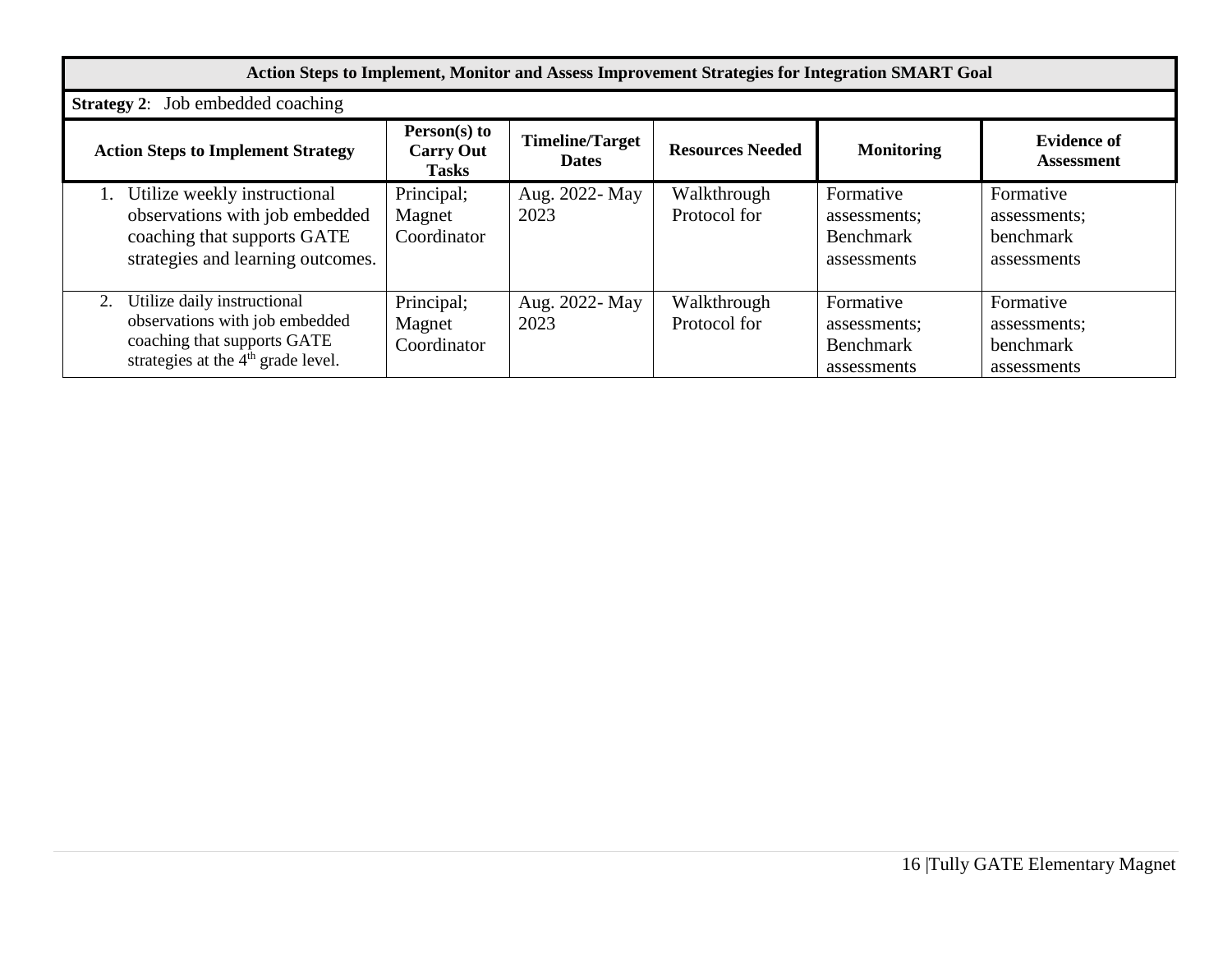|    | Action Steps to Implement, Monitor and Assess Improvement Strategies for Integration SMART Goal                                                                                                                           |                                                    |                                        |                         |                                                                       |                                         |
|----|---------------------------------------------------------------------------------------------------------------------------------------------------------------------------------------------------------------------------|----------------------------------------------------|----------------------------------------|-------------------------|-----------------------------------------------------------------------|-----------------------------------------|
|    | <b>Strategy 3:</b> Family and Community Partnerships                                                                                                                                                                      |                                                    |                                        |                         |                                                                       |                                         |
|    | <b>Action Steps to Implement Strategy</b>                                                                                                                                                                                 | Person(s) to<br><b>Carry Out</b><br><b>Tasks</b>   | <b>Timeline/Target</b><br><b>Dates</b> | <b>Resources Needed</b> | <b>Monitoring</b>                                                     | <b>Evidence of</b><br><b>Assessment</b> |
|    | Teachers make direct<br>connections to families by<br>sending personal invitations to<br>events and activities.                                                                                                           | Family<br>Engagement<br>Liaison<br><b>Teachers</b> | Ongoing<br>throughout<br>the year      | Class Dojo              | Parent feedback<br>forms, activity<br>calendars,<br>Attendance Forms. | School quality survey                   |
| 2. | Translate all information into<br>home languages. We will utilize<br>free programs for translators, and<br>present to parents using<br>PowerPoint live, as it has real<br>time-closed-captioning in<br>various languages. | Family<br>Liaison                                  | Ongoing<br>throughout<br>the year      | Power Point live        | Parent feedback<br>forms, activity<br>calendars,<br>Attendance Forms. | School quality survey                   |
| 3. | Celebrate weekly Community<br>Time every Friday morning.<br>Parents are welcome to join as<br>we celebrate weekly ROAR<br>awards.                                                                                         | Principal                                          | <b>Every Friday</b>                    | Awards bracelets        | Parent feedback<br>forms, activity<br>calendars,<br>Attendance Forms. | School quality survey                   |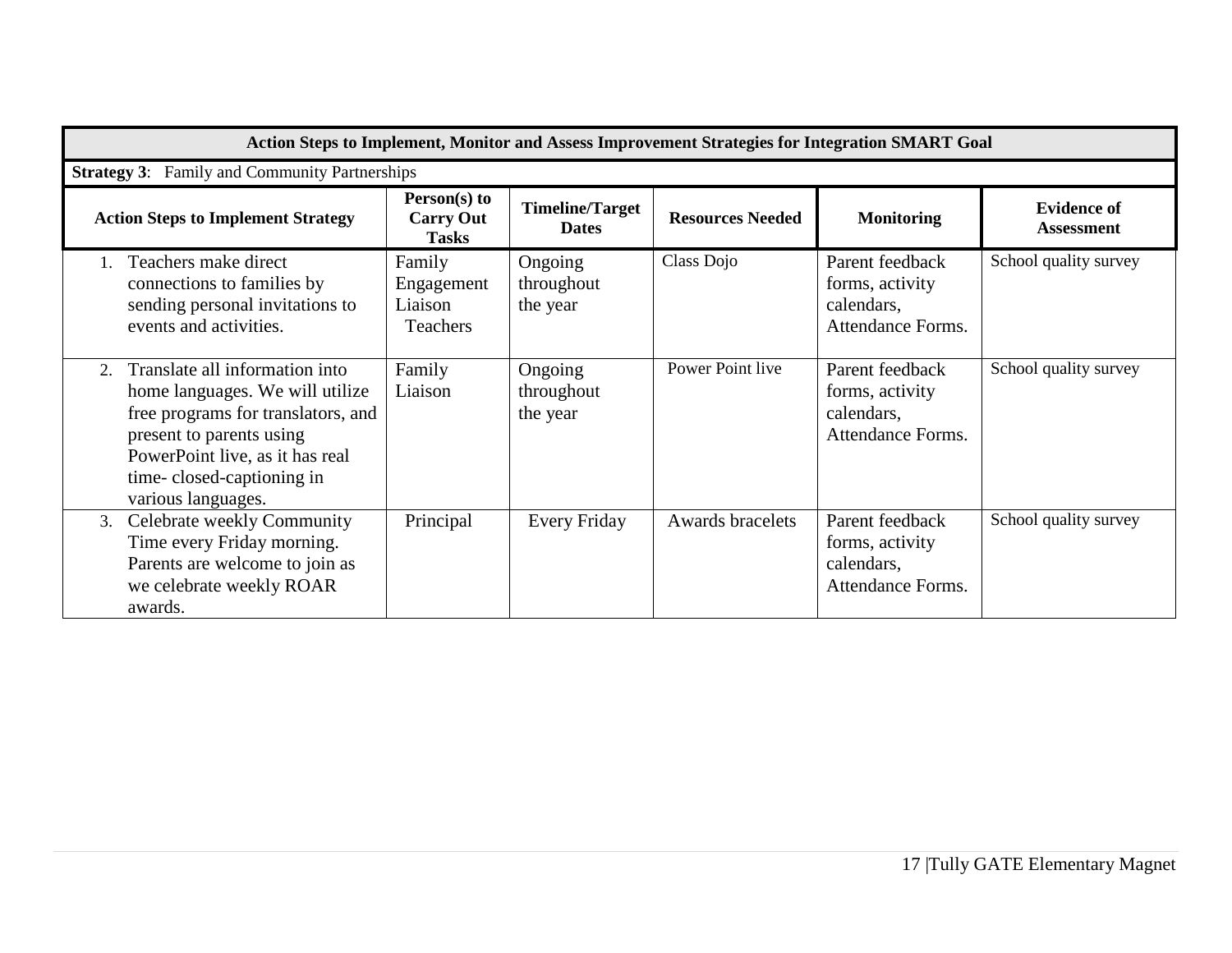### **IV. Overall Student Achievement**

### **A Gaps in Student Achievement**

### **Interpretive Summary of Overall Student Achievement Data (see page 4-5).**

There are multiple data points and key information to support the site academic gap analysis. This information will help to identify needs to more effectively ensure overall academic proficiency. This includes the following:

- 3<sup>rd</sup> Grade AZ Merit Proficiency in SY 18-19 (ELA) 28%
- $4<sup>th</sup>$  Grade AZ Merit Proficiency in SY 18-19 (ELA) 19%
- $5<sup>th</sup>$  Grade AZ Merit Proficiency in SY 18-19 (ELA) 41%
- 3rd Grade AZ Merit Proficiency in SY 18-19 (Math) 34%
- $4^{th}$  Grade AZ Merit Proficiency in SY 18-19 (Math) 33%
- $5<sup>th</sup>$  Grade AZ Merit Proficiency in SY 18-19 (Math) 28%

Note that this data analysis was from SY 18-19, as there were fewer than 95% of students who took the AZ Merit in SY 20-21, causing questions of validity. Therefore, AZ Merit from 18-19 was used to create authentic goals to effectively outline appropriate strategies and action steps. Based on this data, the average ELA proficiency sits at 29.3% and the average math proficiency sits at 31.7%. This indicates a potential need for deep literacy integration, guided reading, and guided mathematics. To support the GATE based theme, the site might also benefit from instructional practice that is inquiry based and/or focused on tactic activities that allow learners to be innovative, creative and focused on rigorous learning.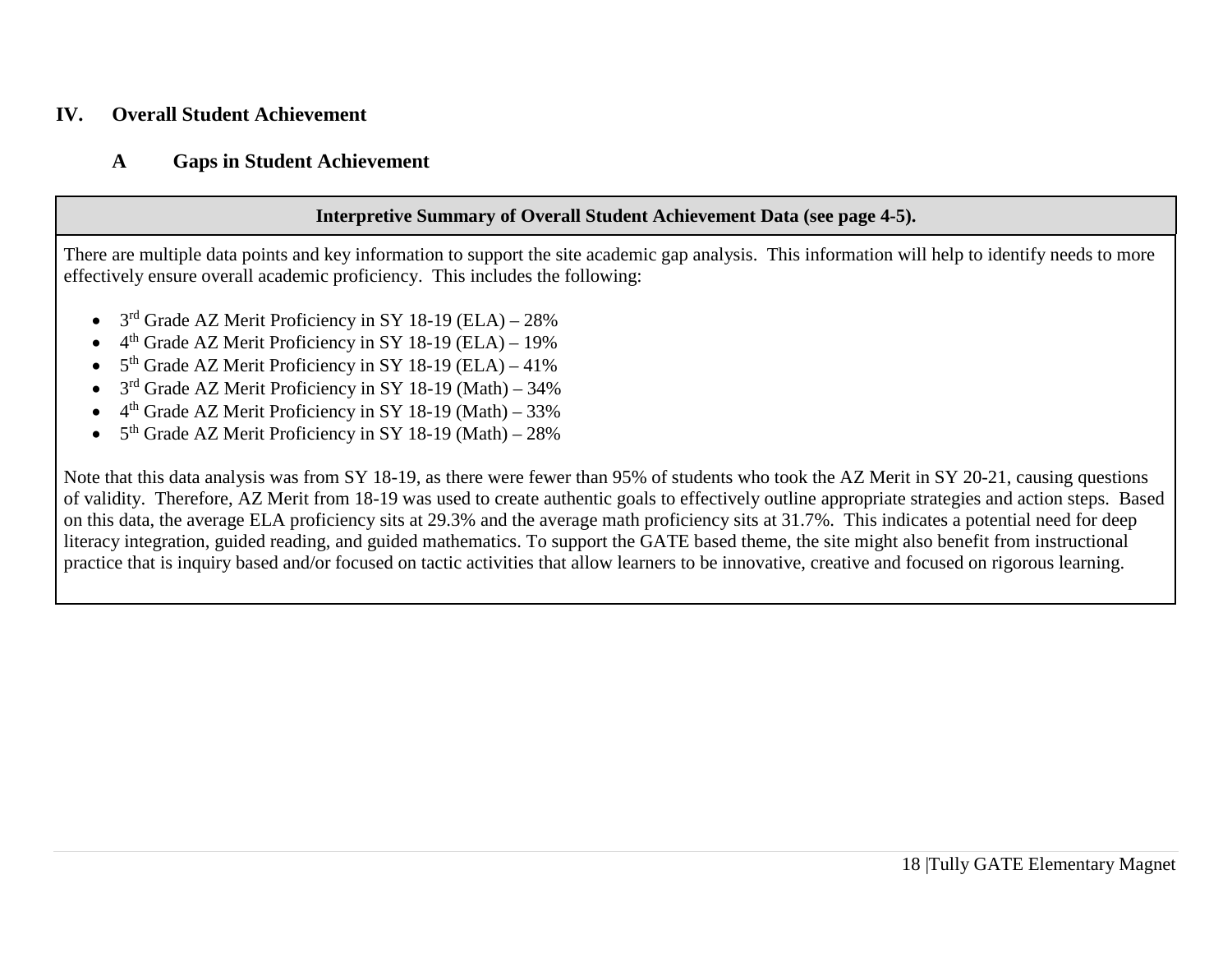| <b>Root Cause Analysis</b>                                                                           |                                                                                                                                         |                                                                                                                                                   |  |  |  |
|------------------------------------------------------------------------------------------------------|-----------------------------------------------------------------------------------------------------------------------------------------|---------------------------------------------------------------------------------------------------------------------------------------------------|--|--|--|
| <b>Top Three Causes of these Gaps</b>                                                                | <b>Surface Causes</b>                                                                                                                   | <b>Deep Causes</b>                                                                                                                                |  |  |  |
| Instructional effectiveness                                                                          | 1. Daily instructional observations that are<br>targeted to 4 grade                                                                     | 1. Time to support ongoing job embedded<br>coaching that supports evidenced based<br>instructional practice in 4 grade.                           |  |  |  |
| Guided reading and literacy across<br>2.<br>curriculum                                               | 2. Professional development with follow<br>up coaching related to guided reading<br>and integration of literacy in all content<br>areas | 2. Teacher leaders and CSP development<br>to support literacy focus aligned to<br>guided reading                                                  |  |  |  |
| 3. Effective academic interventions in<br>reading and mathematics to support<br>academic performance | 3. Effective PLC structure to support data<br>driven interventions                                                                      | 3. Need to acquire more reading and math<br>interventionists; establish an after school<br>program to provide targeted and enrichment<br>support. |  |  |  |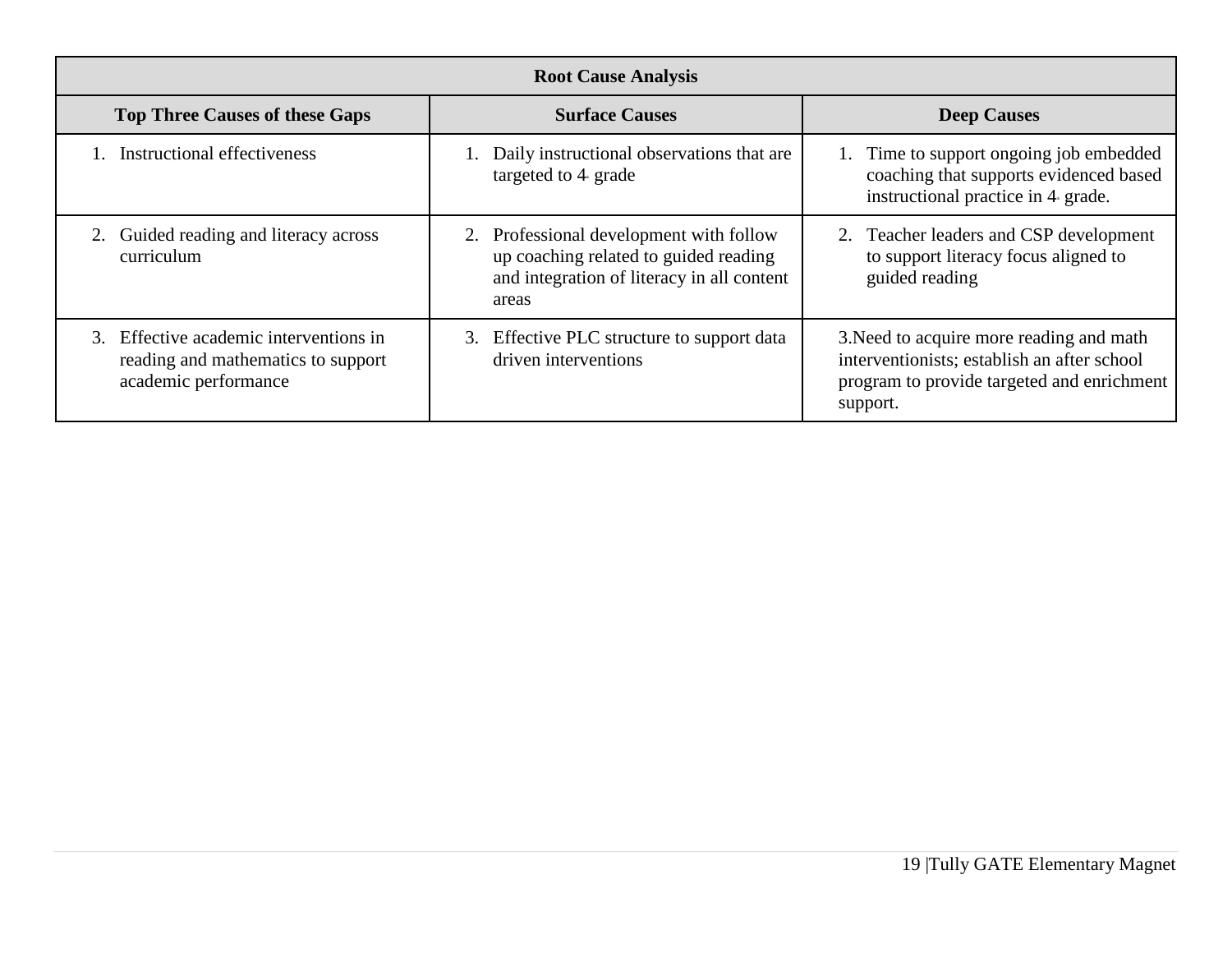# **B. SMART Goals for Overall Student Achievement**

| <b>SMART Goal Statements</b>                                                                                                                                                              | <b>Evidence to Be Used to Assess Progress and Accomplishment</b> |
|-------------------------------------------------------------------------------------------------------------------------------------------------------------------------------------------|------------------------------------------------------------------|
| <b>Overall Student Achievement</b>                                                                                                                                                        | 2023 AASA Scores                                                 |
| 1. By June 2023, 3rd grade student achievement will increase<br>5.0% in ELA, moving from 28% proficiency in 2019 to a<br>proficiency rate of 32%, as measured by AASA results.            |                                                                  |
| 2. By June 2023, 4 <sup>th</sup> grade student achievement will increase 5.0%<br>in ELA, moving from 19% proficiency in 2019 to a proficiency<br>rate of 24%, as measured by AASA results |                                                                  |
| 3.By June 2023, $5th$ grade student achievement will increase 5.0%<br>in ELA, moving from 41% proficiency in 2019 to a proficiency<br>rate of 46%, as measured by AASA results.           |                                                                  |
| 1. By June 2023, 3rd grade student achievement will increase<br>5.0% in Math, moving from 34% proficiency in 2019 to a<br>proficiency rate of 39%, as measured by AASA results.           |                                                                  |
| 2. By June 2023, $4th$ grade student achievement will increase 5.0%<br>in Math, moving from 33% proficiency in 2019 to a proficiency<br>rate of 37%, as measured by AASA results          |                                                                  |
| 3.By June 2023, $5th$ grade student achievement will increase<br>5.0% in Math, moving from 28% proficiency in 2019 to a<br>proficiency rate of 33%, as measured by AASA results.          |                                                                  |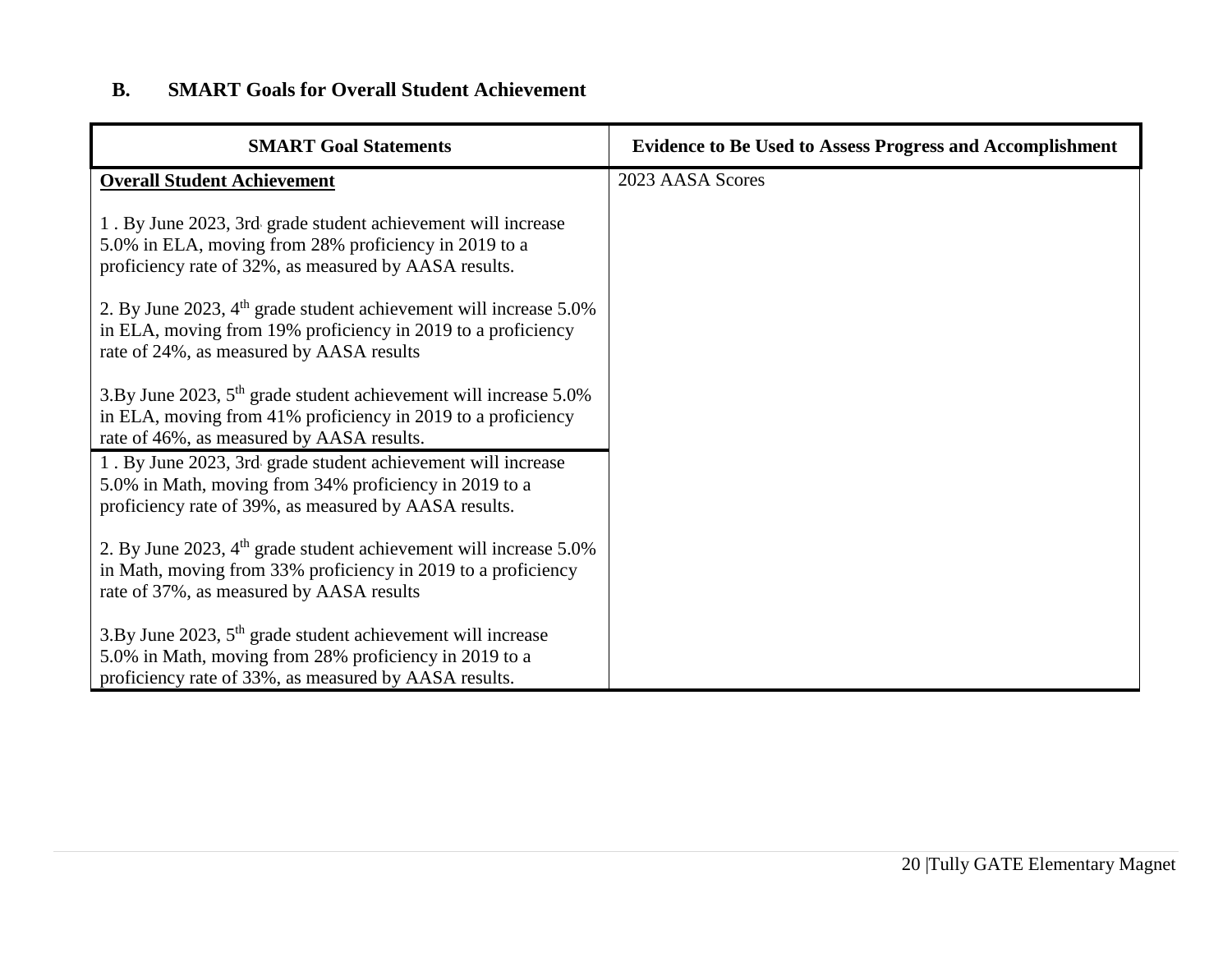# **C. Goal Attainment**

# **1. Strategies to Achieve SMART Goals.**

| <b>Strategies to Achieve SMART Goals for Overall Student Achievement</b>                                                                             |                                                                                                                                                                                                                                                                                |  |  |  |
|------------------------------------------------------------------------------------------------------------------------------------------------------|--------------------------------------------------------------------------------------------------------------------------------------------------------------------------------------------------------------------------------------------------------------------------------|--|--|--|
| <b>Strategies</b>                                                                                                                                    | <b>Strengths and Obstacles</b>                                                                                                                                                                                                                                                 |  |  |  |
| Job embedded coaching related to theme integration and<br>curriculum fidelity that supports Tier I instruction resulting in<br>closed academic gaps. | <b>Supports:</b><br>Staff to support with observations and coaching<br>CSP<br><b>Magnet Coordinator</b><br>Principal                                                                                                                                                           |  |  |  |
|                                                                                                                                                      | <b>Constraints:</b><br>Need for coaching related to GATE strategies and rigorous instruction<br>by many staff members.                                                                                                                                                         |  |  |  |
| Professional development and coaching that supports Guided Reading                                                                                   | <b>Supports:</b><br>Scheduling to support professional development and coaching<br><b>Constraints:</b><br>Professional Development (PD) meets once a week<br>1.5 hours to meet is not long enough<br>rotating topics are challenging to schedule                               |  |  |  |
| Academic Interventions to close achievement gaps                                                                                                     | <b>Supports:</b><br>• Benchmarking structure is in place<br>• Access to formative assessment tools<br><b>Constraints:</b><br>• Strong PLCs to support data informed interventions<br>• Lack of Tier II academic support classes<br>• Lack of Tier III academic support classes |  |  |  |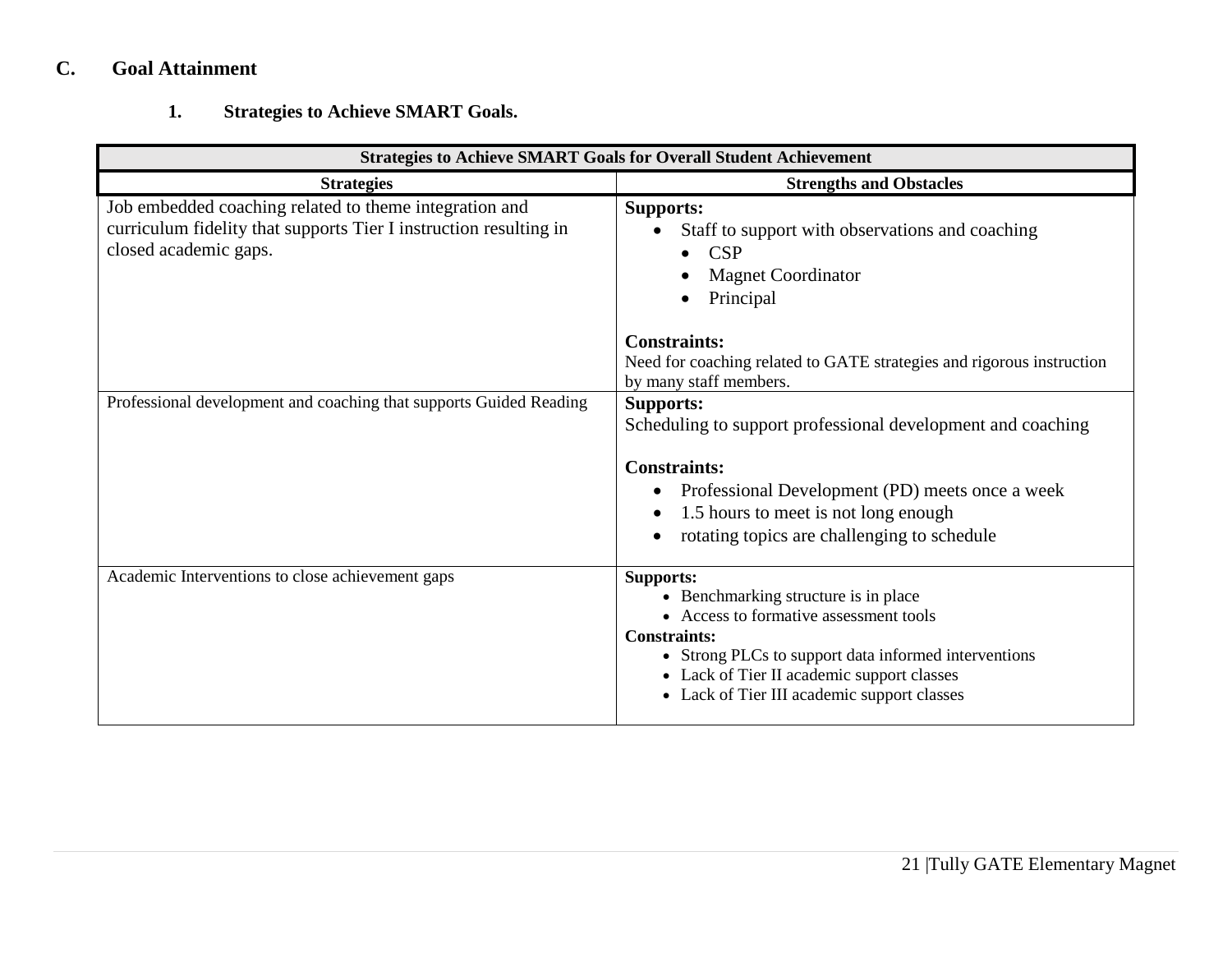# **2. Action Steps to Implement Strategies.**

|                                                                                                                                                              | Action Steps to Implement, Monitor and Assess Strategies to Achieve SMART Goals for Overall Student Achievement: Strategy 1 |                                        |                                                                                                   |                   |                                                                                   |
|--------------------------------------------------------------------------------------------------------------------------------------------------------------|-----------------------------------------------------------------------------------------------------------------------------|----------------------------------------|---------------------------------------------------------------------------------------------------|-------------------|-----------------------------------------------------------------------------------|
| Strategy 1 Job embedded coaching related to theme integration and curriculum fidelity that supports Tier I instruction resulting in closed<br>academic gaps. |                                                                                                                             |                                        |                                                                                                   |                   |                                                                                   |
| <b>Action Steps to Implement Strategy</b>                                                                                                                    | Person(s) to<br><b>Carry Out</b><br><b>Tasks</b>                                                                            | <b>Timeline/Target</b><br><b>Dates</b> | <b>Resources Needed</b>                                                                           | <b>Monitoring</b> | <b>Evidence of</b><br><b>Assessment</b>                                           |
| Utilize daily instructional<br>observations with job embedded<br>coaching for $4th$ grade                                                                    | Principal;<br>Curriculum<br>Service<br>Provider                                                                             | Aug. 2022- May<br>2023                 | Low student:<br>staff ratios<br>Instructional<br>protocol adoption                                | Observation data  | Formative<br>assessments:<br>benchmark<br>assessments; end of<br>year evaluations |
| Utilize weekly instructional<br>2.<br>observations and coaching for<br>GATE strategies and rigorous<br>instructional practice.                               | Principal;<br>Curriculum<br>Service<br>Provider                                                                             | Aug. 2022- May<br>2023                 | Low student:<br>staff ratios;<br>Instructional<br>protocol adoption;<br><b>GATE</b><br>Department | Observation data  | Formative<br>assessments:<br>benchmark<br>assessments; end of<br>year evaluations |
| Provide leadership development for<br>3.<br>CSP and Magnet Coordinator to<br>support effective coaching cycle                                                | Principal;<br>Curriculum<br>Service<br>Provider                                                                             | Aug. 2022- May<br>2023                 | Low student:<br>staff ratios;<br>Instructional<br>protocol adoption;<br>Magnet<br>Department      | Observation data  | Formative<br>assessments;<br>benchmark<br>assessments; end of<br>year evaluations |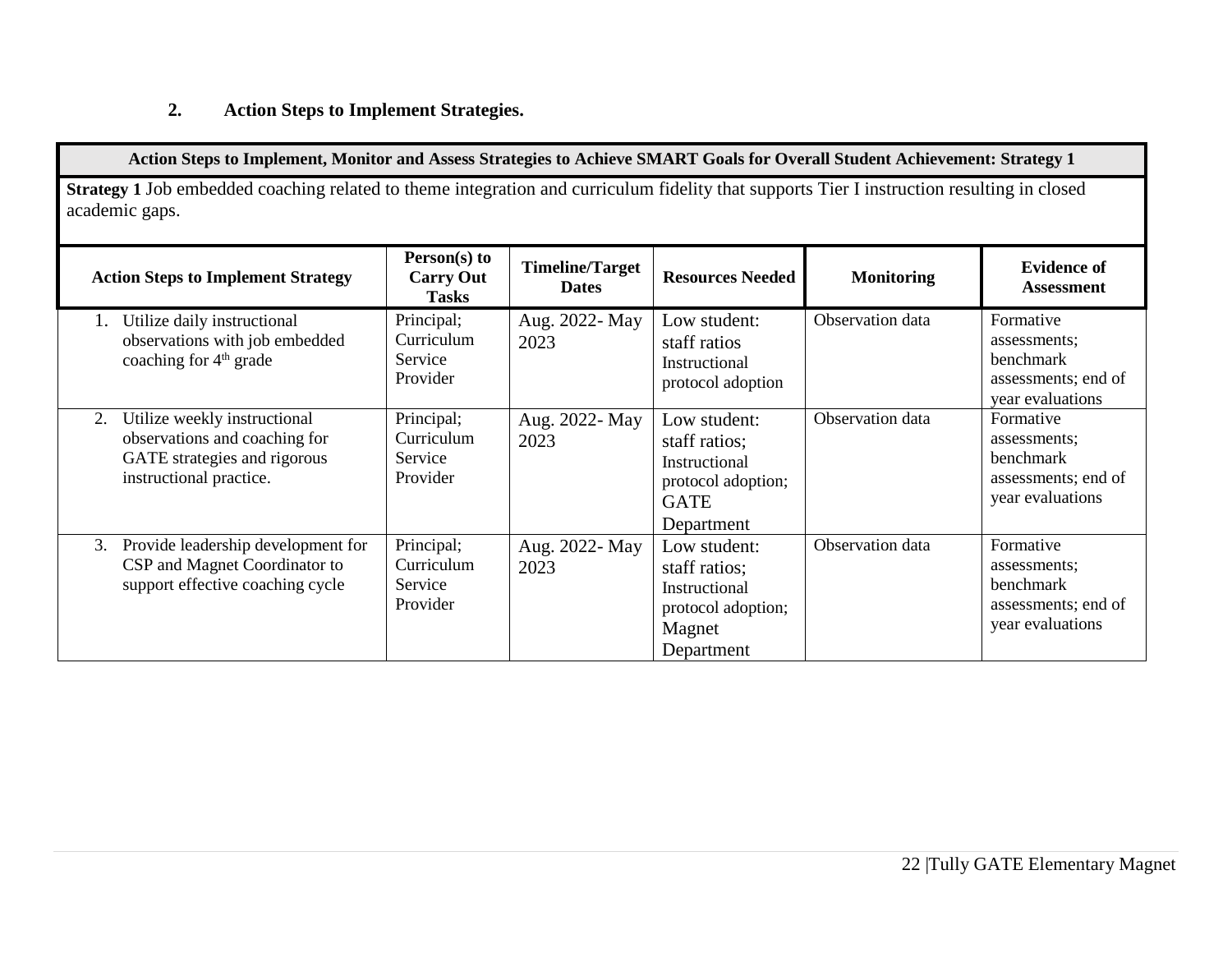| Action Steps to Implement, Monitor and Assess Strategies to Achieve SMART Goals for Overall Student Achievement: Strategy 2                             |                                                    |                                        |                                                    |                              |                                                               |
|---------------------------------------------------------------------------------------------------------------------------------------------------------|----------------------------------------------------|----------------------------------------|----------------------------------------------------|------------------------------|---------------------------------------------------------------|
| Professional development and coaching that supports Guided Reading.<br><b>Strategy 2:</b>                                                               |                                                    |                                        |                                                    |                              |                                                               |
| <b>Action Steps to Implement Strategy</b>                                                                                                               | $Person(s)$ to<br><b>Carry Out</b><br><b>Tasks</b> | <b>Timeline/Target</b><br><b>Dates</b> | <b>Resources Needed</b>                            | <b>Monitoring</b>            | <b>Evidence of</b><br><b>Assessment</b>                       |
| Develop professional<br>1.<br>development calendar based on<br>GATE and instructional needs;<br>instructional observations will<br>drive this calendar. | Principal;<br>Curriculum<br>Service<br>Provider;   | Aug. 2022- May<br>2023                 | Professional<br>development funds                  | CFA data (each two<br>weeks) | Instructional<br>observation logs;<br>formative<br>assessment |
| Quarterly professional development<br>2.<br>related to guided reading with two<br>sessions in August to frontload.                                      | Principal;<br>Curriculum<br>Service<br>Provider    | Aug. 2022- May<br>2023                 | Partnership with<br><b>District</b><br>Departments | CFA data (each two<br>weeks) | Instructional<br>observation logs;<br>formative<br>assessment |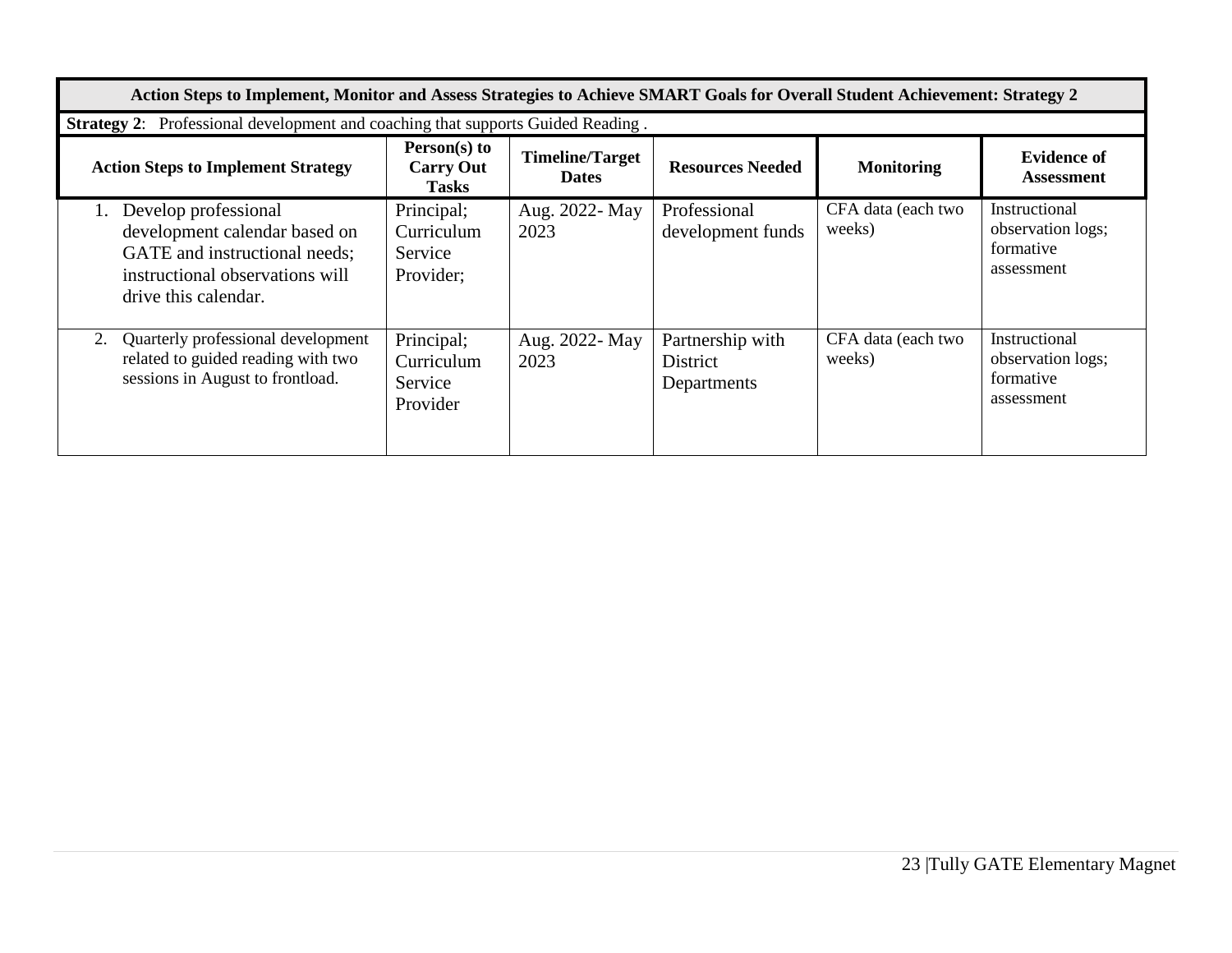| Action Steps to Implement, Monitor and Assess Strategies to Achieve SMART Goals for Overall Student Achievement: Strategy 3 |                                                               |                                        |                                               |                                               |                                               |
|-----------------------------------------------------------------------------------------------------------------------------|---------------------------------------------------------------|----------------------------------------|-----------------------------------------------|-----------------------------------------------|-----------------------------------------------|
| <b>Strategy 3:</b> Academic Interventions to close achievement gaps                                                         |                                                               |                                        |                                               |                                               |                                               |
| <b>Action Steps to Implement Strategy</b>                                                                                   | Person(s) to<br><b>Carry Out</b><br><b>Tasks</b>              | <b>Timeline/Target</b><br><b>Dates</b> | <b>Resources Needed</b>                       | <b>Monitoring</b>                             | <b>Evidence of</b><br><b>Assessment</b>       |
| Review benchmark data to<br>identify students who need Tier<br>III academic interventions that<br>will be ongoing.          | Principal;<br>Magnet<br>Coordinators;<br>Interventionis<br>ts | August                                 | <b>Lesson Plans</b><br>ELA/Math<br>connection | <b>Benchmark Data</b>                         | <b>CFA</b> and benchmark<br>data              |
| Create a Tier III intervention<br>schedule                                                                                  | Principal;<br>Magnet<br>Coordinators;<br>Interventionis<br>ts | August                                 | Formative and<br>Summative Data               | <b>Benchmark Data</b>                         | CFA and<br>benchmark data;<br>schedule        |
| Review data in PLCs to support<br>student progress through in class<br>Tier II and Tier III interventions.                  | Principal;<br>Magnet<br>Coordinators;<br>Teachers             | Weekly<br>$August - May$               | <b>Lesson Plans</b><br>ELA/Math<br>connection | Formative<br>assessment and<br>benchmark data | Formative<br>assessment and<br>benchmark data |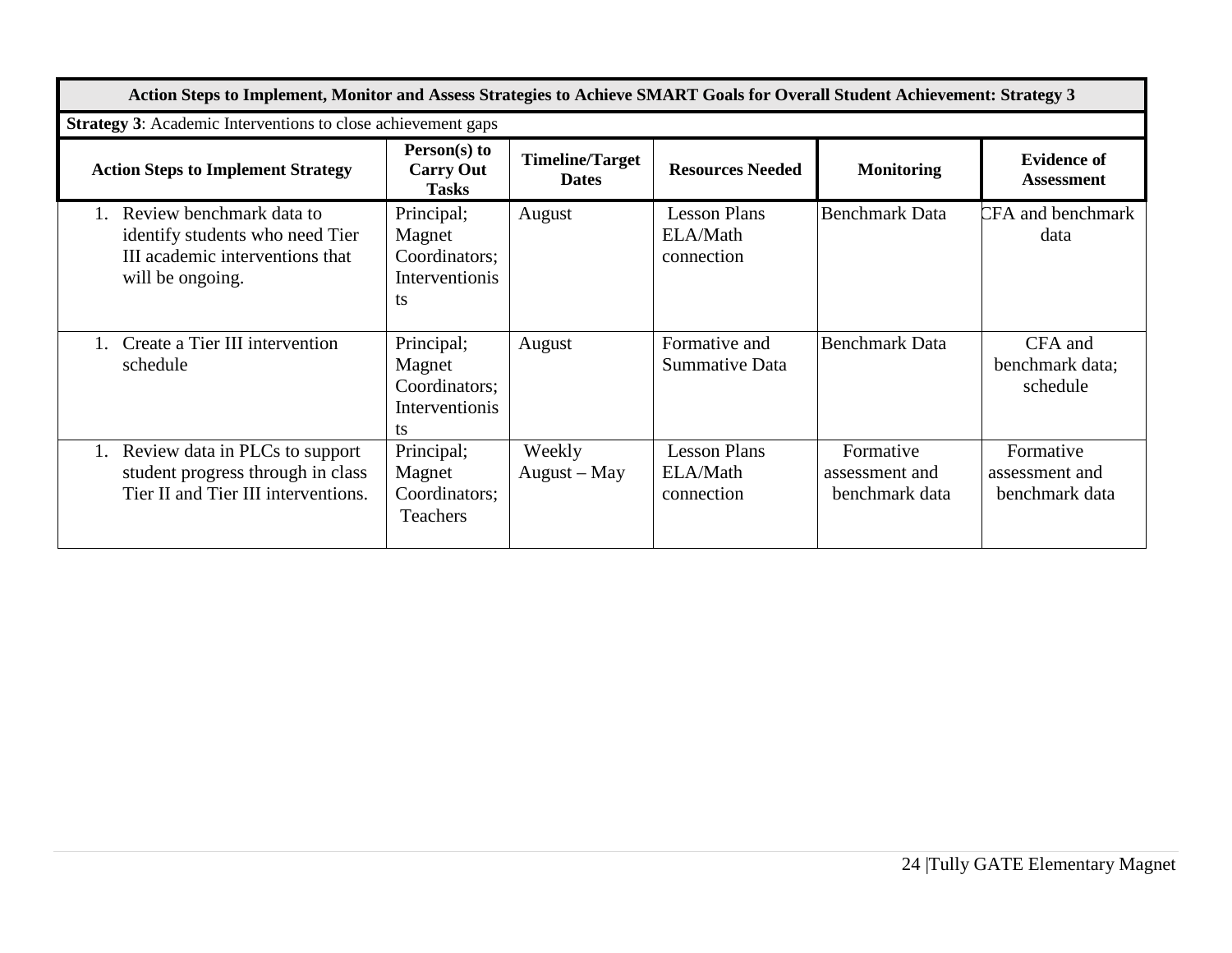### **V. Academic Performance for African American and Latino Students**

# **A. Gaps in USP Subgroups Performance (African American and Latino)**

#### **Interpretive Summary - Academic Performance for African American and Latino Students (see data Pages 4-5).**

There are multiple data points and key information to support the site academic gap analysis. This information will help to identify needs to more effectively ensure overall academic proficiency. This includes the following:

- White students outperform African American students in ELA by 5% as measured by the SY18-19 AZ Merit
- White students outperform Latino students in ELA by 7% as measured by the SY 18-19 AZ Merit
- White students outperform African American students in Mathematics by 34% 24% as measured by the SY 18-19 AZ Merit
- White students outperform Latino students in Mathematics by 20% as measured by the SY 18-19 AZ Merit

Just like in the school wide gap analyses, the data is intentionally coming from SY 18-19 to ensure validity, as the global pandemic that caused COVID-19 interrupted a natural assessment cycle in SY 20-21 wherein fewer students were assessed. That said, the largest gaps that emerge are in mathematics.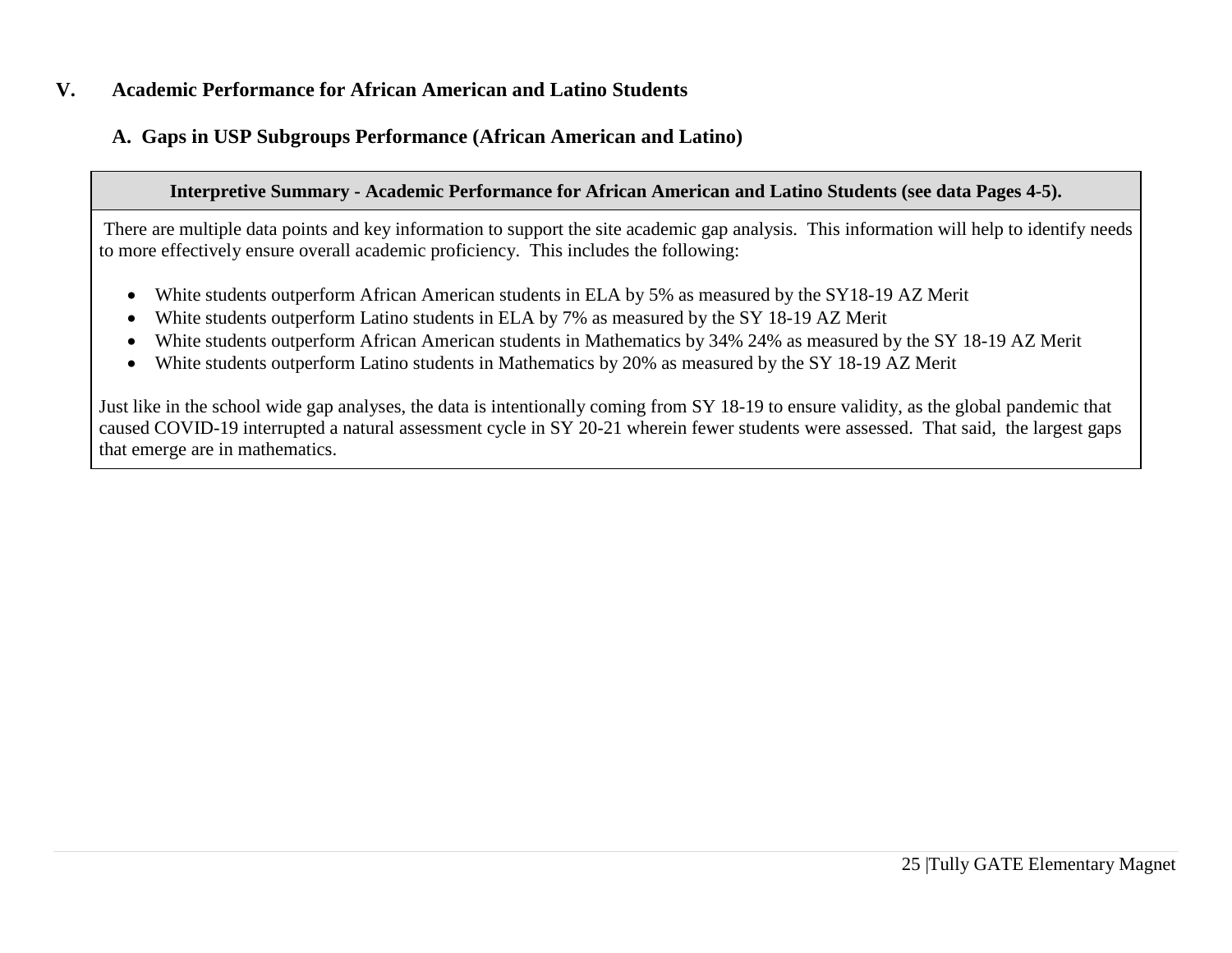| <b>Root Cause Analysis</b>                                                                                                                                                          |                                                                                                                                                               |                                                                                                                                         |  |  |  |
|-------------------------------------------------------------------------------------------------------------------------------------------------------------------------------------|---------------------------------------------------------------------------------------------------------------------------------------------------------------|-----------------------------------------------------------------------------------------------------------------------------------------|--|--|--|
| <b>Identify Top Causes of these Gaps</b>                                                                                                                                            | <b>Identify the Root of these Causes</b>                                                                                                                      | <b>Identify Foundational Causes</b>                                                                                                     |  |  |  |
| Need of instructional effectiveness<br>that supports the SPARKS (Cultural<br>Relevance) framework. This is<br>especially important with the site's<br>increased refugee population. | Lack of frequent instructional<br>$\bullet$<br>observations with follow up<br>feedback and job embedded<br>coaching related to SPARKS<br>(Cultural Relevance) | Lack of structure that supports<br><b>SPARKS</b> (Cultural Relevance)<br>on site                                                        |  |  |  |
| Need to provide academic<br>interventions to African American<br>and Latino students                                                                                                | Lack school day and after<br>school intervention<br>opportunities for African<br>American and Latino students                                                 | PLCs do not filter benchmark<br>and AZM2/AASA data by<br>race/ethnicity to allow for<br>informed Tier II and Tier III<br>interventions. |  |  |  |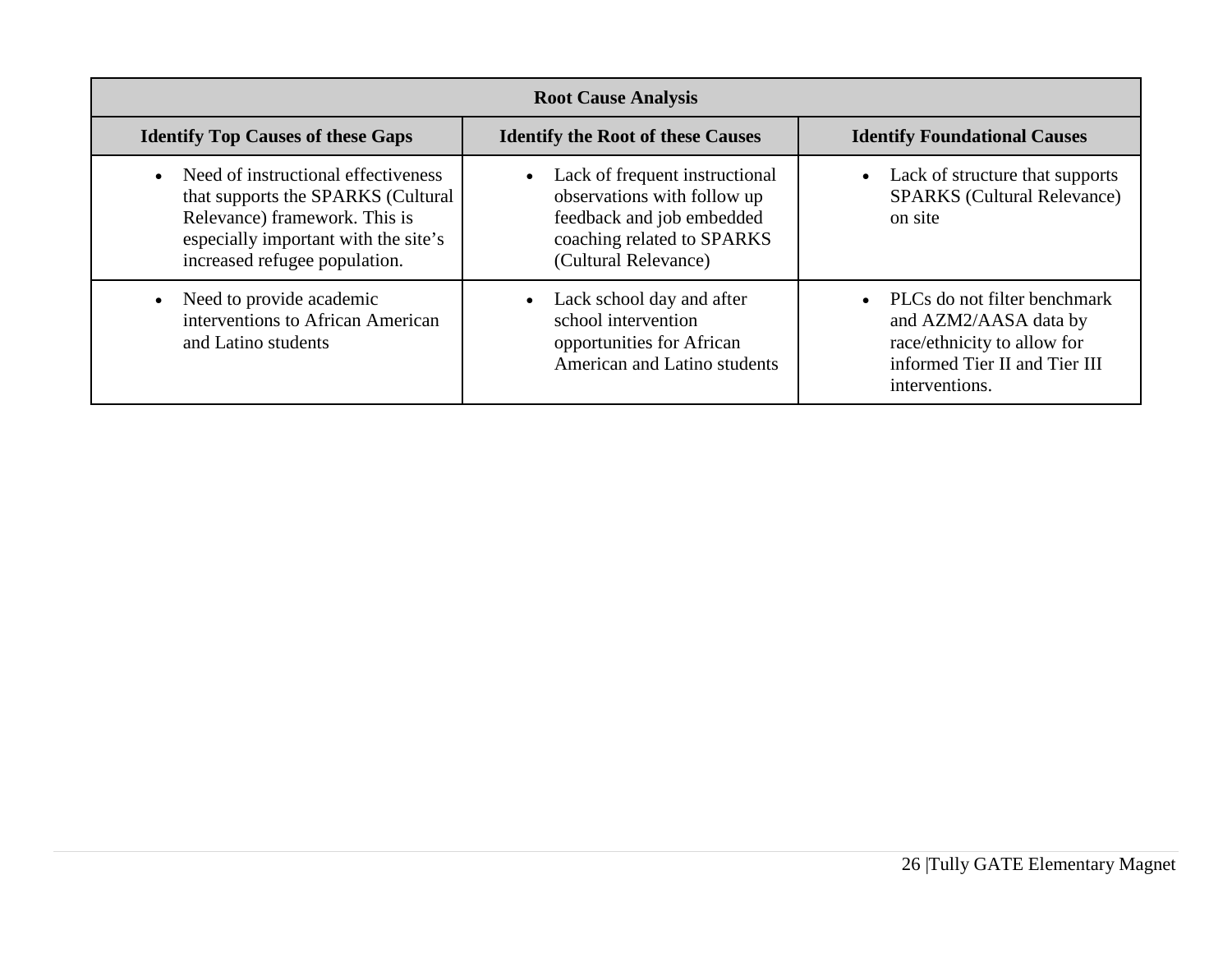# **B. SMART Goals for Reducing Achievement Gaps Among USP Subgroups**

| <b>SMART Goal Statements for Subgroups</b>                                                                                                                                                                                                                                 | <b>Evidence to Be Used to Assess Progress and Accomplishment</b> |
|----------------------------------------------------------------------------------------------------------------------------------------------------------------------------------------------------------------------------------------------------------------------------|------------------------------------------------------------------|
| 1. By June 2023, the reading achievement gap between<br>Latino students and White students will be closed by three<br>percentage points at each grade level in third through<br>fifth grade, as measured by the Arizona Academic<br><b>Standards Assessment.</b>           | 2023 AASA Scores                                                 |
| 2. By June 2023, the reading achievement gap between<br>African American and White students will be closed by<br>three percentage points at each grade level in third through<br>fifth grade, as measured by the Arizona Academic<br><b>Standards Assessment.</b>          |                                                                  |
| By June 2023, the mathematics achievement gap between<br>African American students and White students will be<br>closed by five percentage points at each grade level in third<br>through fifth grade, as measured by the Arizona Academic<br><b>Standards Assessment.</b> |                                                                  |
| 2. By June 2023, the mathematics achievement gap between<br>African American and White students will be closed by<br>five percentage points at each grade level in third through<br>fifth grade, as measured by the Arizona Academic<br><b>Standards Assessment.</b>       |                                                                  |
| *Note that a closure of three percentage points is in alignment<br>with standard performance improvement. Also note that the gaps<br>are so large in mathematics, that the site set increased goals to<br>prioritize math for subgroups.                                   |                                                                  |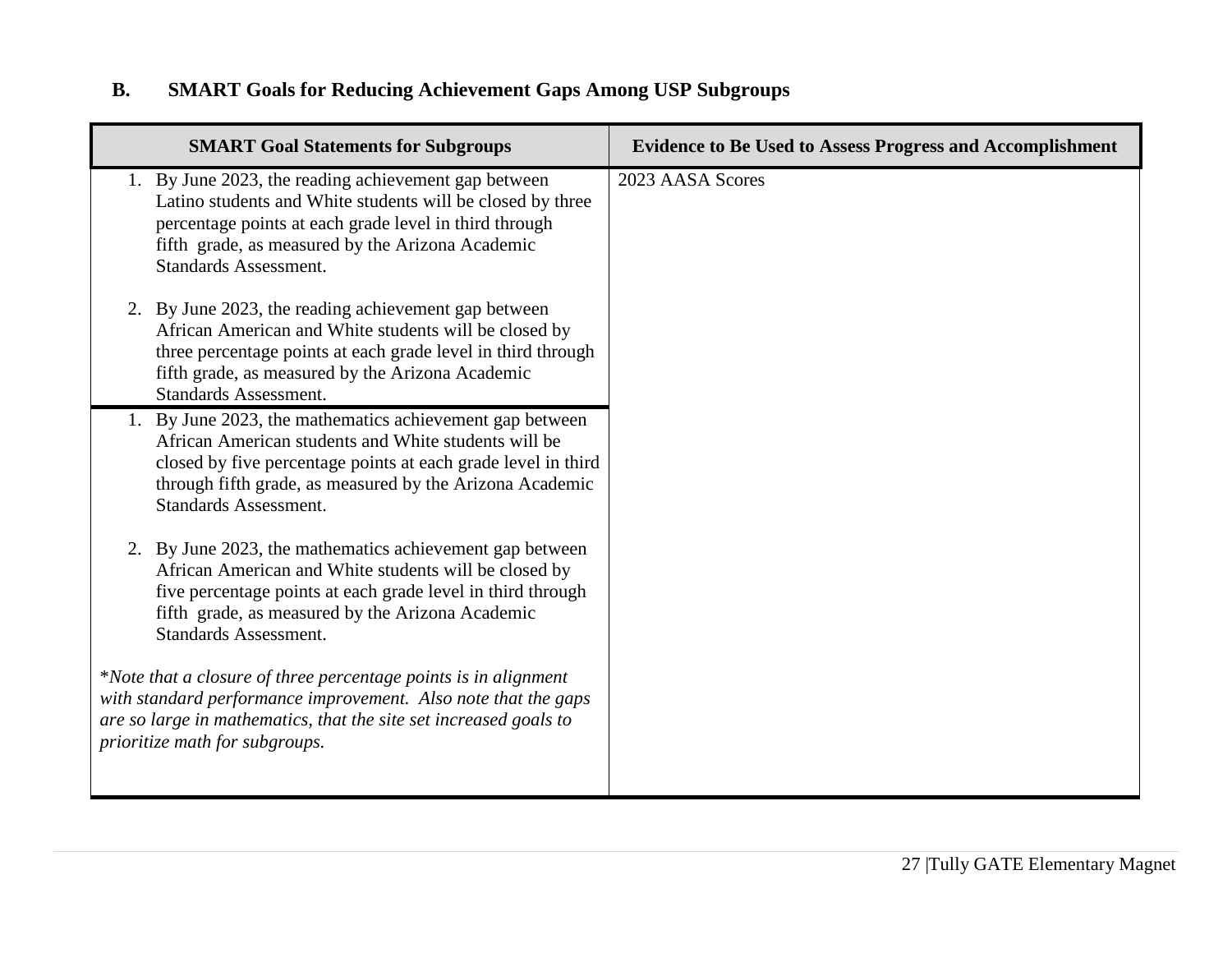# **C. Goal Attainment:**

# **1. Strategies to Achieve SMART Goals**

| Strategies that help Magnet School Achieve Improvement for African American and Latino Students                                          |                                                                                                                                                                                                                                               |  |  |  |  |  |  |  |  |
|------------------------------------------------------------------------------------------------------------------------------------------|-----------------------------------------------------------------------------------------------------------------------------------------------------------------------------------------------------------------------------------------------|--|--|--|--|--|--|--|--|
| <b>Strategies</b>                                                                                                                        | <b>Strengths and Obstacles</b>                                                                                                                                                                                                                |  |  |  |  |  |  |  |  |
| Increase culturally relevant instructional practice specific<br>to African American and Latino Students through job<br>embedded coaching | <b>Supports:</b><br>District supports related to Culturally Relevant Pedagogy and<br>Instruction                                                                                                                                              |  |  |  |  |  |  |  |  |
|                                                                                                                                          | <b>Constraints:</b><br>New focus for instructional staff                                                                                                                                                                                      |  |  |  |  |  |  |  |  |
| Implement Tier II and Tier III interventions                                                                                             | <b>Supports:</b><br>There are many districts supports and structures to capitalize on<br>that supports Tier II and Tier III interventions.<br><b>Constraints:</b><br>Ensuring effective assessment models with follow data<br>disaggregating. |  |  |  |  |  |  |  |  |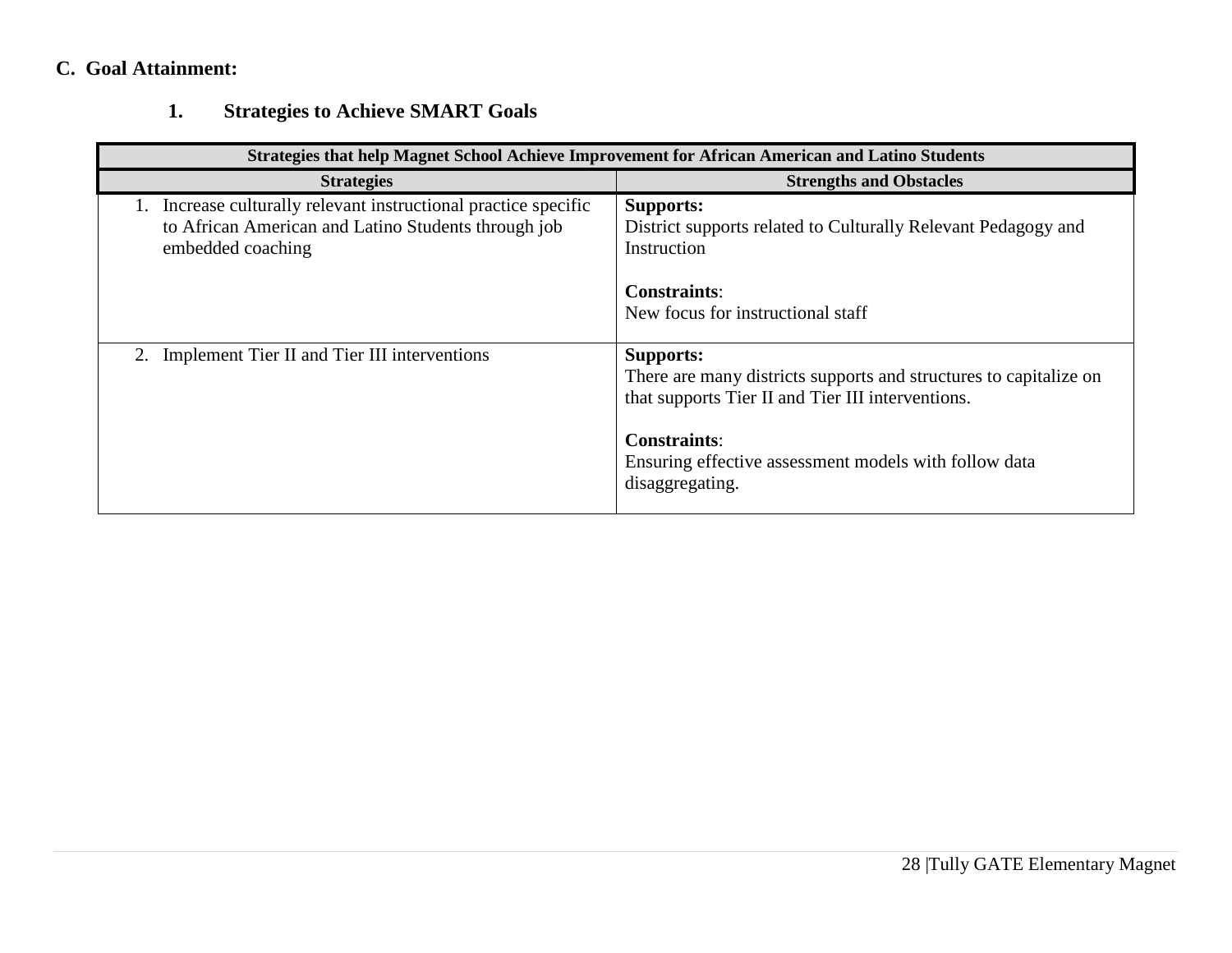# **2. Action Steps to Implement Strategies**

| Action Steps to Implement, Monitor and Assess Strategies for SMART Goals for African American and Latino students                                                                                                          |                                                  |                                        |                                         |                                                       |                                         |  |  |  |  |
|----------------------------------------------------------------------------------------------------------------------------------------------------------------------------------------------------------------------------|--------------------------------------------------|----------------------------------------|-----------------------------------------|-------------------------------------------------------|-----------------------------------------|--|--|--|--|
| Subgroup Strategy 1: Increase culturally relevant instructional practice specific to African American and Latino Students through job<br>embedded coaching                                                                 |                                                  |                                        |                                         |                                                       |                                         |  |  |  |  |
| <b>Action Steps to Implement Strategy</b>                                                                                                                                                                                  | Person(s) to<br><b>Carry Out</b><br><b>Tasks</b> | <b>Timeline/Target</b><br><b>Dates</b> | <b>Resources Needed</b>                 | <b>Monitoring</b>                                     | <b>Evidence of</b><br><b>Assessment</b> |  |  |  |  |
| Utilize instructional observations<br>with job embedded coaching to<br>support Tier I culturally relevant<br>instructional practice that<br>increased academic performance<br>for African American and Latino<br>students. | Principal,<br>Magnet<br>Coordinator              | Throughout the<br>year                 | Schedule for<br>observations            | Formative<br>assessments;<br>benchmark<br>assessments | Observation logs                        |  |  |  |  |
| Ensure quarterly professional<br>2.<br>development that supports culturally<br>relevant Tier I instructional practice.                                                                                                     | Principal,<br>Magnet<br>Coordinator              | Each academic<br>quarter               | Professional<br>development<br>calendar | Formative<br>assessments;<br>benchmark<br>assessments | Observation logs                        |  |  |  |  |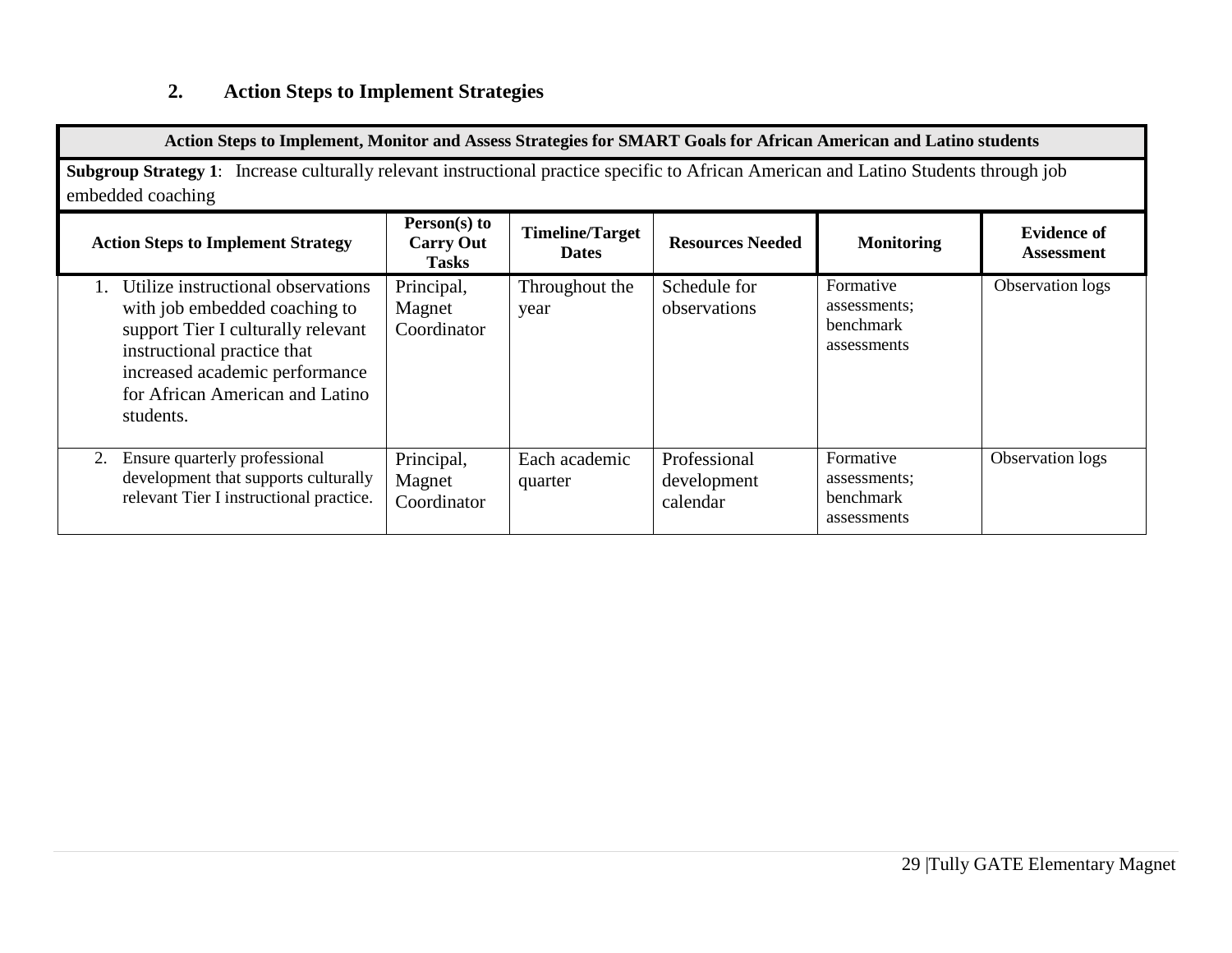**Action Steps to Implement, Monitor and Assess Improvement Strategies for Improvement Goal for African American and Latino students**

1. **Subgroup Strategy 2**: Tier II and Tier III interventions

| <b>Action Steps to Implement Strategy</b>                                                                                                                                                                                                                                  | Person(s) to<br><b>Carry Out</b><br><b>Tasks</b> | <b>Timeline/Target</b><br><b>Dates</b> | <b>Resources Needed</b>                                                                                                                                         | <b>Monitoring</b>                                     | <b>Evidence of</b><br><b>Assessment</b> |
|----------------------------------------------------------------------------------------------------------------------------------------------------------------------------------------------------------------------------------------------------------------------------|--------------------------------------------------|----------------------------------------|-----------------------------------------------------------------------------------------------------------------------------------------------------------------|-------------------------------------------------------|-----------------------------------------|
| 1. Utilize DIBELs, Benchmark and<br>Formative Assessment Data to<br>determine:<br>• Tier III interventions in<br>Math for African<br>American and Latino<br>students.<br>$\bullet$ Tier III interventions in<br><b>ELA</b> for African<br>American and Latino<br>students. | Principal,<br>Magnet<br>Coordinator              | Throughout the<br>year                 | Progress<br>monitoring<br>structures;<br>coaching for<br>teachers related to<br>academic<br>interventions;<br>financial<br>allocations for<br>interventionists. | Formative<br>assessments;<br>benchmark<br>assessments | <b>Observation</b> logs                 |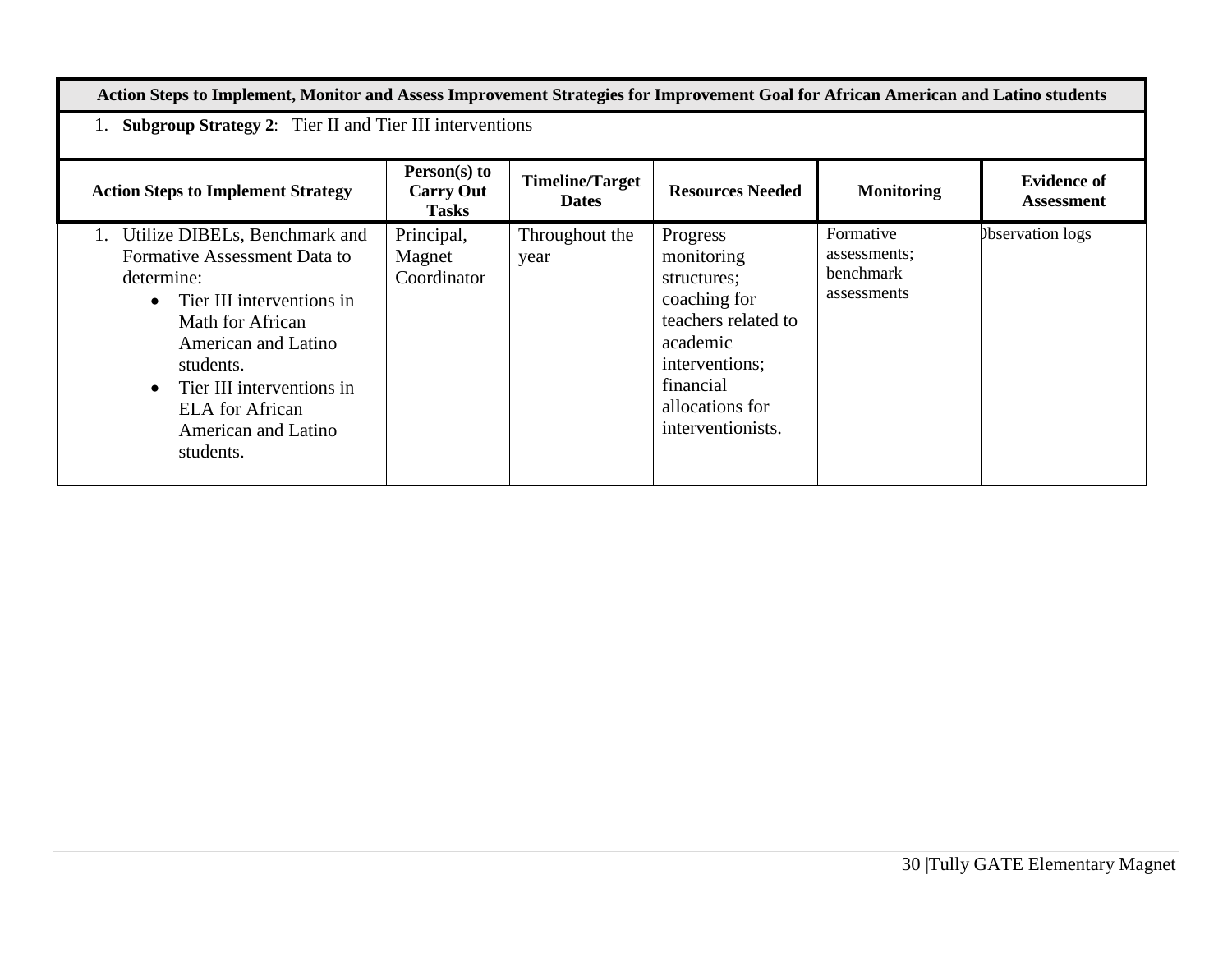### **VI. Magnet School Budget**

After review of site needs, the following budget is in addition to the regular District funding, as a supplement to support the achievement of Magnet Plans, goals, and strategies. List other school FTE to support the MSP Goals for integration and academic quality. Include 910(G) or non-910(G) FTE and other support staff that are assigned to your school by the District (e.g. Teacher Mentors, Technology Liaisons, AVID teachers, Master Teachers, Lead Teachers, School Community Liaison Lead, MTSS Lead, etc.):

List other school FTE to support the MSP Goals for integration and academic quality. Include 910(G) or non-910(G) FTE and other support staff that are assign to your school by the District (e.g. Teacher Mentors, Technology Liaisons, AVID teachers, Master Teachers, Lead Teachers, School Community Liaison Lead, MTSS Lead, etc.):

- 1.0. FTE Magnet Teachers (910G, 202)
- 1.0 FTE Intervention Teacher (910G, 202)
- 1.0 FTE Curriculum Service Provider (ESSER II)
- 1.0 FTE Magnet Coordinator (910G, 202)
- 1.0 FTE School Community Liaison (910G, 202)
- 0.5 Guidance Counselor (M&O)
- .22 FTE Librarian (M&O)
- .78 FTE Librarian (Title 1)
- 1.0 FTE Reading Interventionist (Title 1)
- 1.0 FTE Instructional Specialist (Title 1)
- 0.5 Counselor (Title I)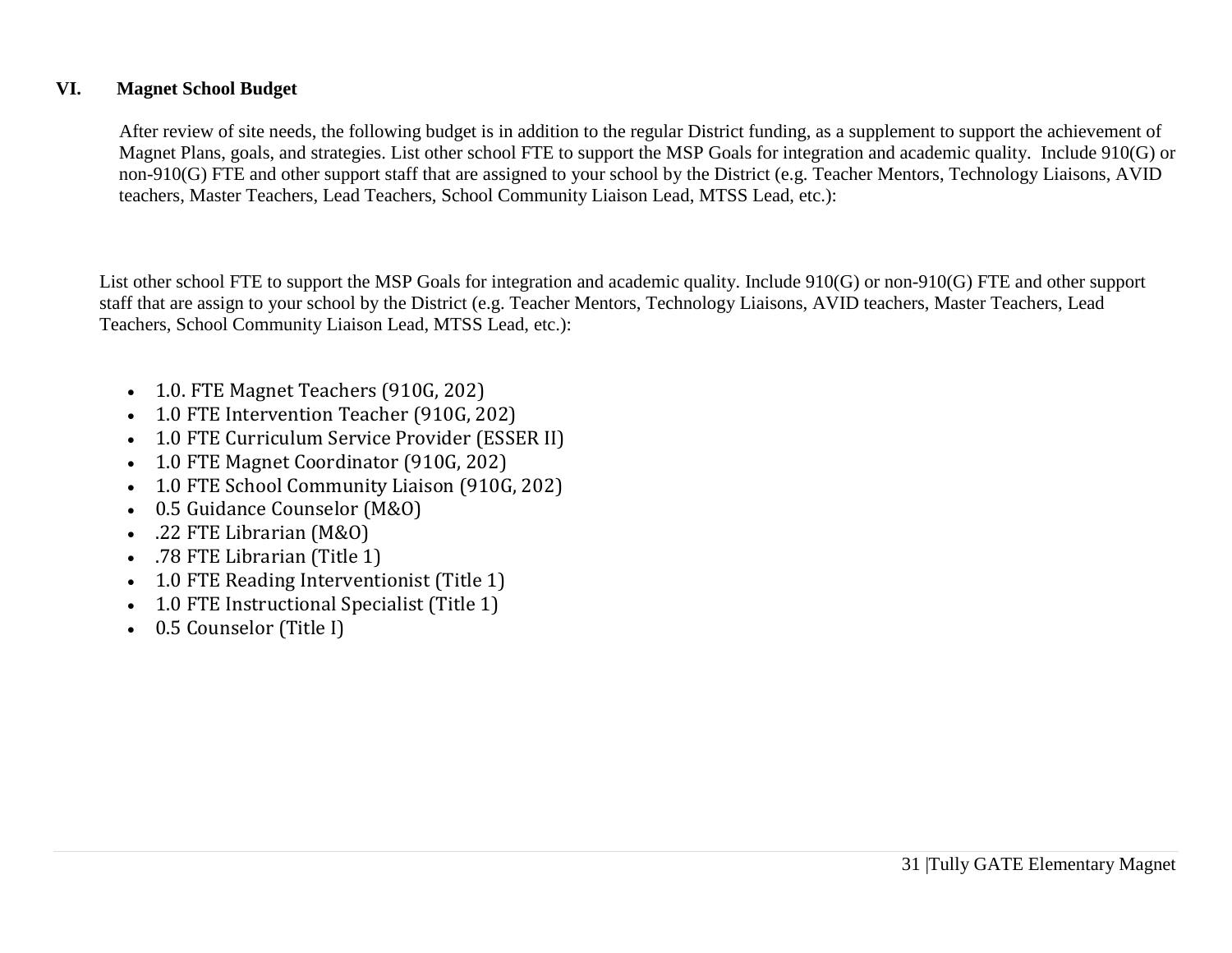## **Goal Focus:** Integration and / or Student Achievement

**Magnet Focus Areas:** Integration (In); Academic Achievement (AA); Parent/Community Involvement (PCI); Professional Learning (PL); and, Magnet Theme (MT).

### **Personnel**

| Deseg Budget 2021-2022 SY |                 |  |                                                                                                                                            |                             |                      |  |  |  |
|---------------------------|-----------------|--|--------------------------------------------------------------------------------------------------------------------------------------------|-----------------------------|----------------------|--|--|--|
| <b>Description</b>        | Amount          |  | <b>FTE</b> Purpose                                                                                                                         | <b>Magnet Focus</b><br>Area | Goal<br><b>Focus</b> |  |  |  |
| Magnet<br>Teacher         | $$42,700$   1.0 |  | Gifted and Talented programs require attention to education of the whole child<br>and include intellectual, creative, and artistic fields. | AA                          | SA Goal              |  |  |  |

| According to the National Association for Gifted Children        | <b>Strat: Differentiated Instruction ELA</b>  |
|------------------------------------------------------------------|-----------------------------------------------|
| and the foundation upon which this associations' philosophy      | SA Goal 2                                     |
| is based, "arts are essential to a balanced education, with      | <b>Strat: Differentiated Instruction Math</b> |
| specific benefits for the cognitive, affective and psychomotor   | SA Goal 3                                     |
| development of all students." The elective Art teacher will aid  | Targeted Learning SA Goal 5                   |
| in fostering the development of skills critical to students in a | Strat: GATE Fundamental                       |
| GATE model in respect to innovation, cultural appreciation       | Practices                                     |
| and fine and gross motor skills essential for early learners     |                                               |
| through collaborative lesson design with grade level teachers.   |                                               |
| Also, a recruitment and retention strategy: Tully will produce   |                                               |
| Visual Arts Exhibitions and send invitations to preschools       |                                               |
| (targeted sites), perspective parents, the arts community and    |                                               |
| media outlets. Contact information for prospective students      |                                               |
| will be gathered during                                          |                                               |
| performances.                                                    |                                               |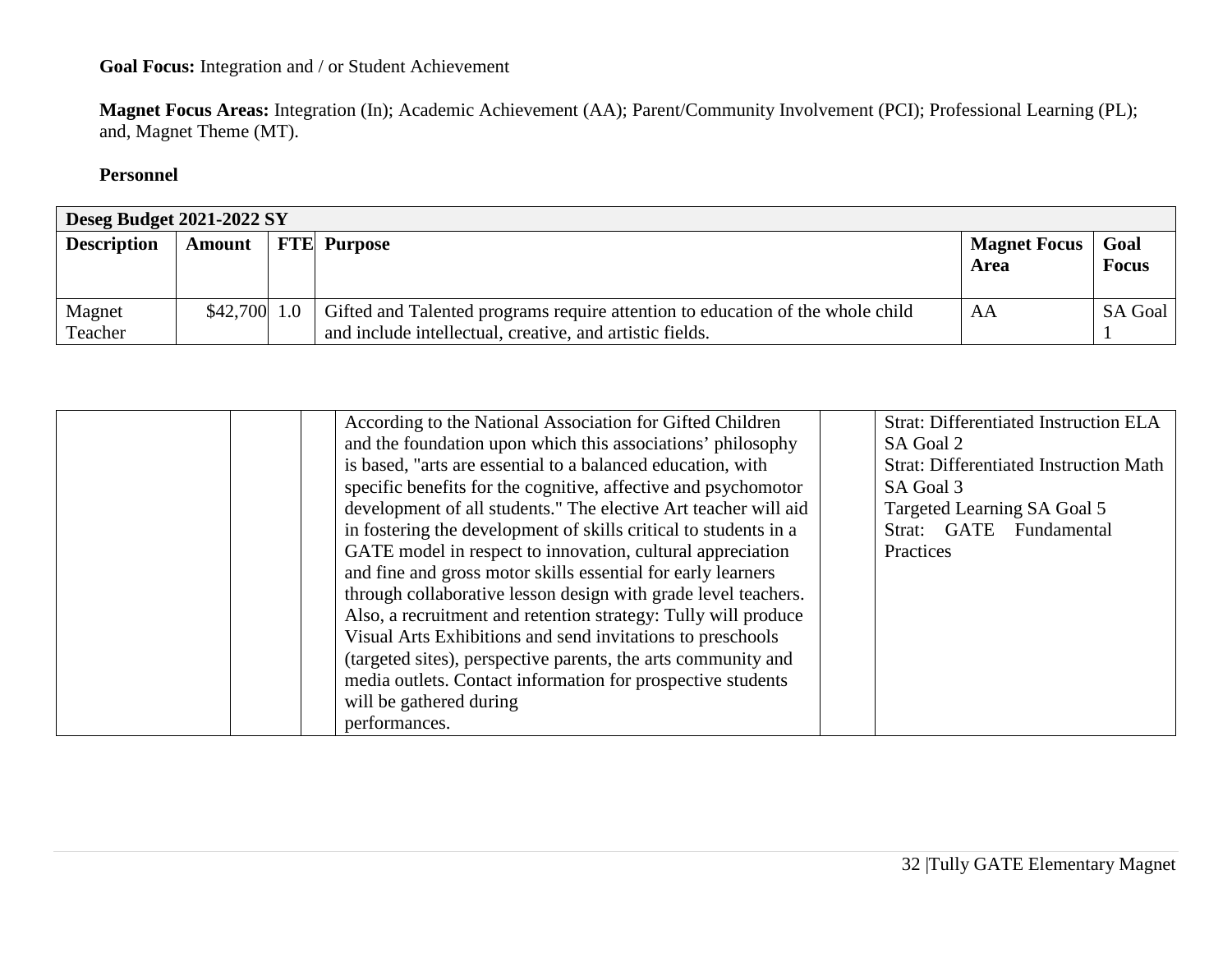| <b>RTI</b> Teacher | \$39,375 | 1.0 |                                                               | AA  | SA Goal 1                                     |
|--------------------|----------|-----|---------------------------------------------------------------|-----|-----------------------------------------------|
|                    |          |     | The RTI Teacher will support classroom teachers and           |     | <b>Strat: Differentiated Instruction ELA</b>  |
|                    |          |     | students by providing data-driven, targeted interventions for |     | SA Goal 2                                     |
|                    |          |     | students in EAL and Math.                                     |     | <b>Strat: Differentiated Instruction Math</b> |
|                    |          |     | The RTI Teacher will work with the MTSS team to help          |     | SA Goal 3                                     |
|                    |          |     | inform parents and teachers of progress and best practices    |     | <b>Targeted Learning</b>                      |
|                    |          |     | that will support the student's learning in the classroom     |     |                                               |
|                    |          |     | and at home.                                                  |     |                                               |
|                    |          |     |                                                               |     |                                               |
|                    |          |     | The RTI Teacher will design electives and extensions for      |     |                                               |
|                    |          |     | students that will be highly engaging, choice driven, and     |     |                                               |
|                    |          |     | include a presentation to families and classmates.            |     |                                               |
| <b>Magnet Site</b> | \$46,900 |     | 1.0 The Magnet Coordinator (MC) works, in collaboration       | AA  | Improv. Goal 1 Strat:                         |
| Coordinator        |          |     | with the principal, to recruit a diverse population of        | and | <b>Extracurricular Programs and</b>           |
|                    |          |     | students and families, coordinates and facilitate family      | IN  | Student Engagement Improv.                    |
|                    |          |     | engagement events to promote the school, market the           |     | Goal 3 Strat: Targeted                        |
|                    |          |     | school's program through community outreach activities,       |     | Recruitment of Kindergarten                   |
|                    |          |     | organize magnet celebrations and conduct informational        |     | students                                      |
|                    |          |     | sessions and site tours. The Magnet Coordinator supports      |     |                                               |
|                    |          |     | Tier 1 instrucion and the work of Collaborative Teacher       |     |                                               |
|                    |          |     | Teams.                                                        |     |                                               |
|                    |          |     |                                                               |     |                                               |
|                    |          |     |                                                               |     |                                               |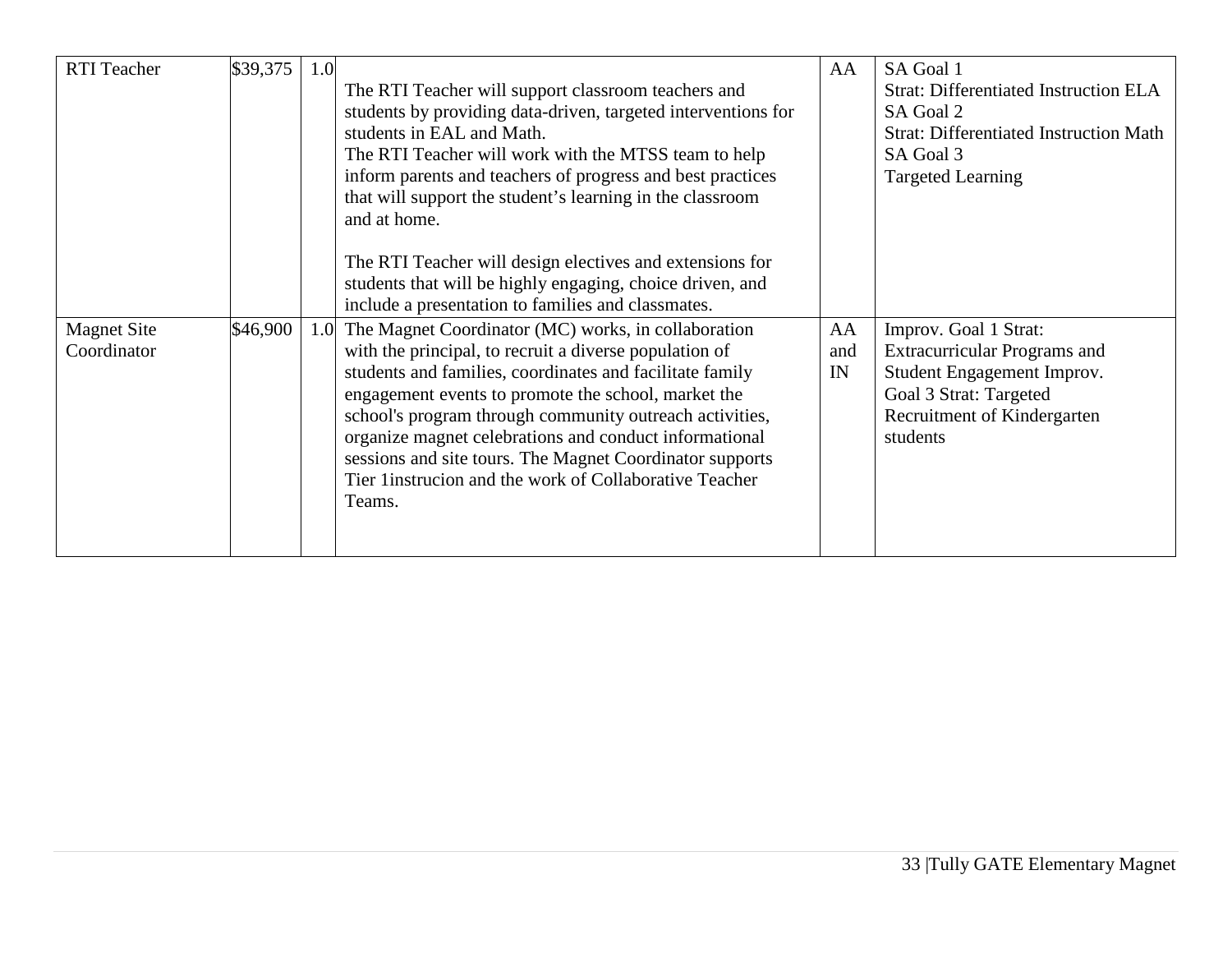| School            | \$23,210 | 1.0            | The School Community Liaison will engage with families and the          | IN | Improve. Goal 2 Strat:     |
|-------------------|----------|----------------|-------------------------------------------------------------------------|----|----------------------------|
| Community         |          |                | community at large to help provide supports and resources to meet       |    | Family and Community       |
| Liaison           |          |                | the needs of our families. The School Community Liaison will            |    | Engagement                 |
|                   |          |                | coordinate events, both during and after school to bring families to    |    |                            |
|                   |          |                | our campus. The School community liaison will survey parents,           |    |                            |
|                   |          |                | collect data, and feedback to better serve our families. They will work |    |                            |
|                   |          |                | with campus                                                             |    |                            |
|                   |          |                | teams to help us best utilize our Learning Resource Center.             |    |                            |
| Substitutes       | \$1,000  |                | Substitutes pay for Magnet teacher sick leave.                          |    |                            |
|                   |          |                |                                                                         |    |                            |
| Added Duty-       | \$13,000 |                | This is a 10-day program designed to bridge the for our incoming        | AA | Inter. Goal 3 Strat:       |
| Summer Jump       |          |                | kindergarteners who may not have any pre-school experience, or for      |    | Targeted recruitment of    |
| Program           |          |                | those families who want their child to gain some campus familiarity     |    | incoming kindergarten      |
|                   |          |                | before starting school. First graders will be invited as well. We feel  |    | students.                  |
|                   |          |                | there are many students who were remote during their Kinder year        |    |                            |
|                   |          |                | that could use some extra support. We will address learning gaps,       |    |                            |
|                   |          |                | do pre-assessments in reading and math for all participants, and        |    |                            |
|                   |          |                | design intervention plans to be carried out during the 21-22 school     |    |                            |
|                   |          |                | year.                                                                   |    |                            |
|                   |          |                |                                                                         |    |                            |
| <b>Added Duty</b> | \$1,500  | $\overline{0}$ | Added Duty Recruitment for off contract for representation at district  | IN | 2 Strat:<br>Goal<br>Inter. |
| Recruitment and   |          |                | sponsored magnet events and evening and weekend site coordinated        |    | <b>Family Engagement</b>   |
| Family            |          |                | events to promote our magnet through appearances, booths, and other     |    |                            |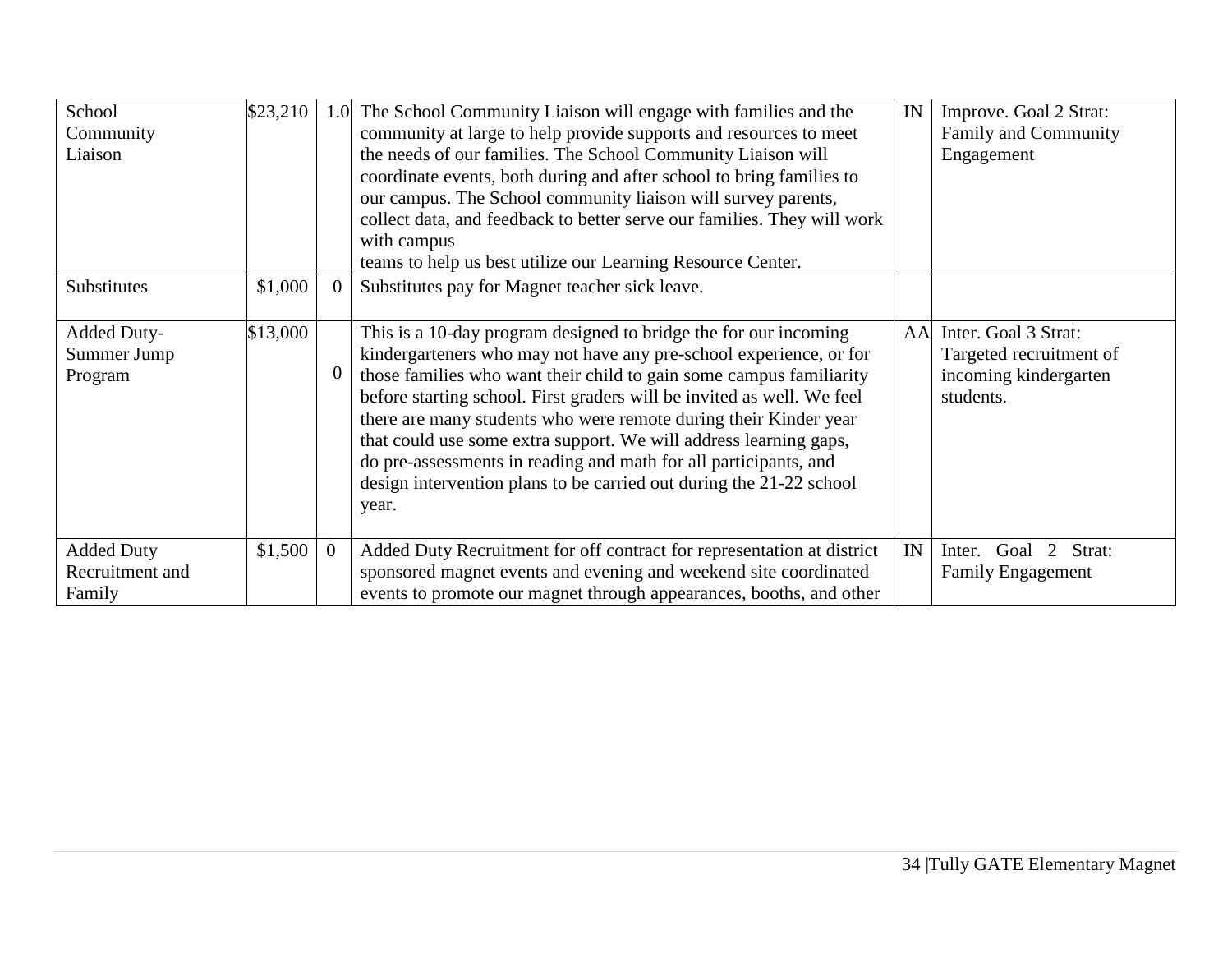| Engagement -<br>Certified                                                 |           |                | public relations opportunities, which are available to all<br>qualified staff to serve as representatives.                                                                                                                                                                                                                         |    | Inter. Goal 3 Strat: Targeted<br>recruitment of incoming<br>kindergarten students.                                                     |
|---------------------------------------------------------------------------|-----------|----------------|------------------------------------------------------------------------------------------------------------------------------------------------------------------------------------------------------------------------------------------------------------------------------------------------------------------------------------|----|----------------------------------------------------------------------------------------------------------------------------------------|
| <b>Added Duty</b><br>Recruitment and<br>Family Engagement -<br>Classified | \$1,500   |                | Added Duty Recruitment for off contract for representation<br>at district sponsored magnet events and evening and<br>weekend site coordinated events to promote our magnet<br>through appearances, booths, and other public relations<br>opportunities, which are available to all qualified staff to<br>serve as representatives. | IN | Inter. Goal 2 Strat: Family<br>Engagement Inter. Goal 3<br><b>Strat: Targeted recruitment</b><br>of incoming kindergarten<br>students. |
| <b>Certified Added Duty</b><br>(PD)                                       | \$4,000   | $\overline{0}$ | Consultant will provide professional development and on<br>campus support in the areas of student engagement and<br>differentiation. (Tier 1 and Tier 2)                                                                                                                                                                           | AA | Inter. Goal 2 Strat: Family<br>Engagement Inter. Goal 3<br><b>Strat: Targeted recruitment</b><br>of incoming kindergarten<br>students. |
| <b>Employee</b><br><b>Benefits</b>                                        | \$49,856  |                |                                                                                                                                                                                                                                                                                                                                    |    |                                                                                                                                        |
| <b>Total Budget</b>                                                       | \$223,041 |                |                                                                                                                                                                                                                                                                                                                                    |    |                                                                                                                                        |
| <b>Total FTE</b>                                                          |           |                | 4.0                                                                                                                                                                                                                                                                                                                                |    |                                                                                                                                        |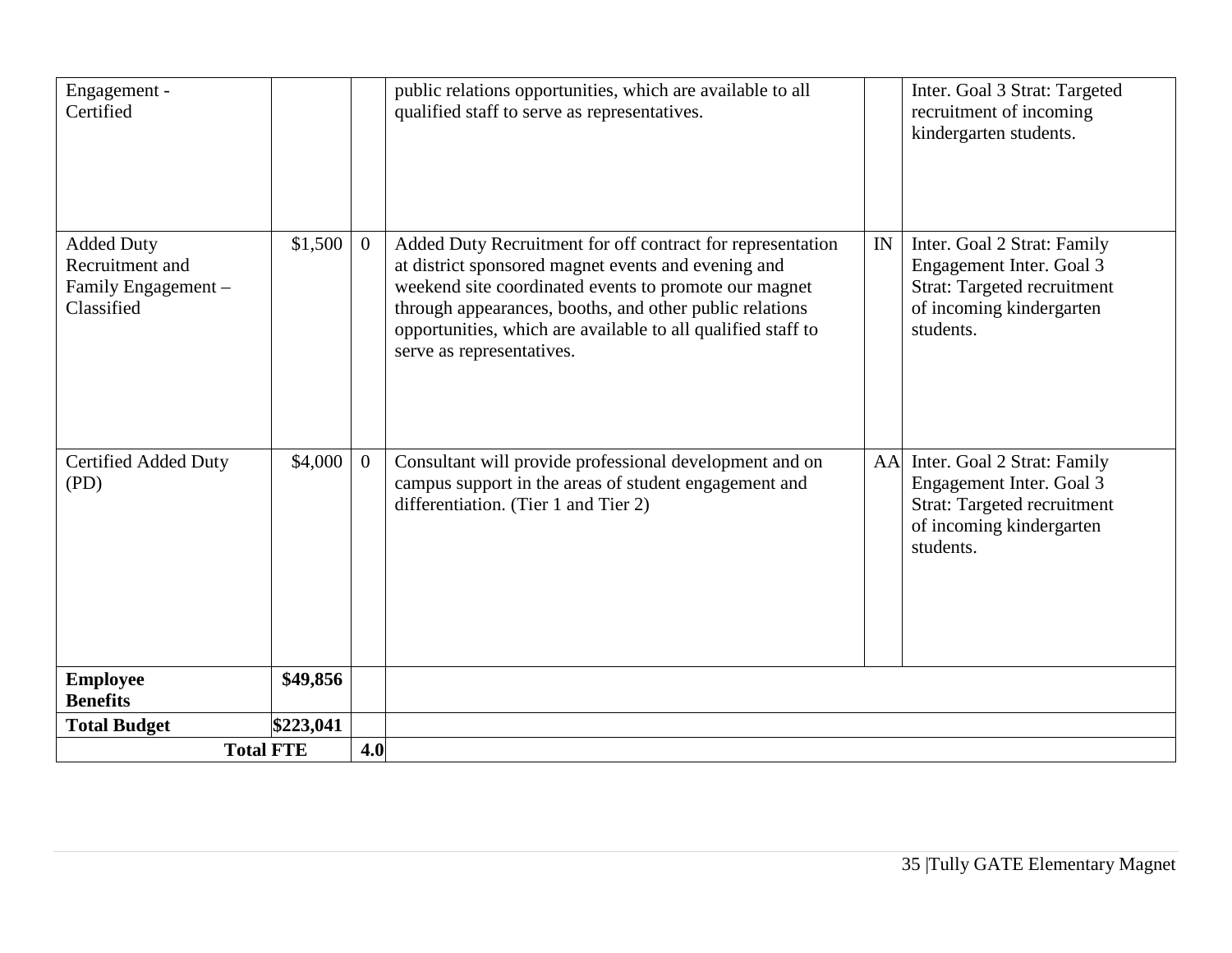### **Non-Personnel**

| Deseg Budget 2021-2022 SY         |         |                                                         |                          |                                                                                                                                                                                                                                                                 |  |  |  |  |  |
|-----------------------------------|---------|---------------------------------------------------------|--------------------------|-----------------------------------------------------------------------------------------------------------------------------------------------------------------------------------------------------------------------------------------------------------------|--|--|--|--|--|
| <b>Description Amount Purpose</b> |         |                                                         | <b>Magnet Focus Area</b> | <b>Goal Focus:</b>                                                                                                                                                                                                                                              |  |  |  |  |  |
|                                   |         |                                                         |                          |                                                                                                                                                                                                                                                                 |  |  |  |  |  |
| Consultant                        | \$6,650 | Provide support for Tier 1 and 2 instruction.           |                          | SA Goal 1<br>Strat: Differentiated Instruction ELA SA Goal 2<br><b>Strat: Differentiated Instruction Math SA Goal 3</b><br>Targeted Learning SA Goal 4<br><b>Strat: Culturally Responsive Pedagogy</b><br>SA Goal 5 Strat: GATE<br><b>Fundamental Practices</b> |  |  |  |  |  |
| Supplies                          | \$3,376 | <b>Provide supplies for Tier 1 and 2 instruction AA</b> |                          | Inter. Goal 3                                                                                                                                                                                                                                                   |  |  |  |  |  |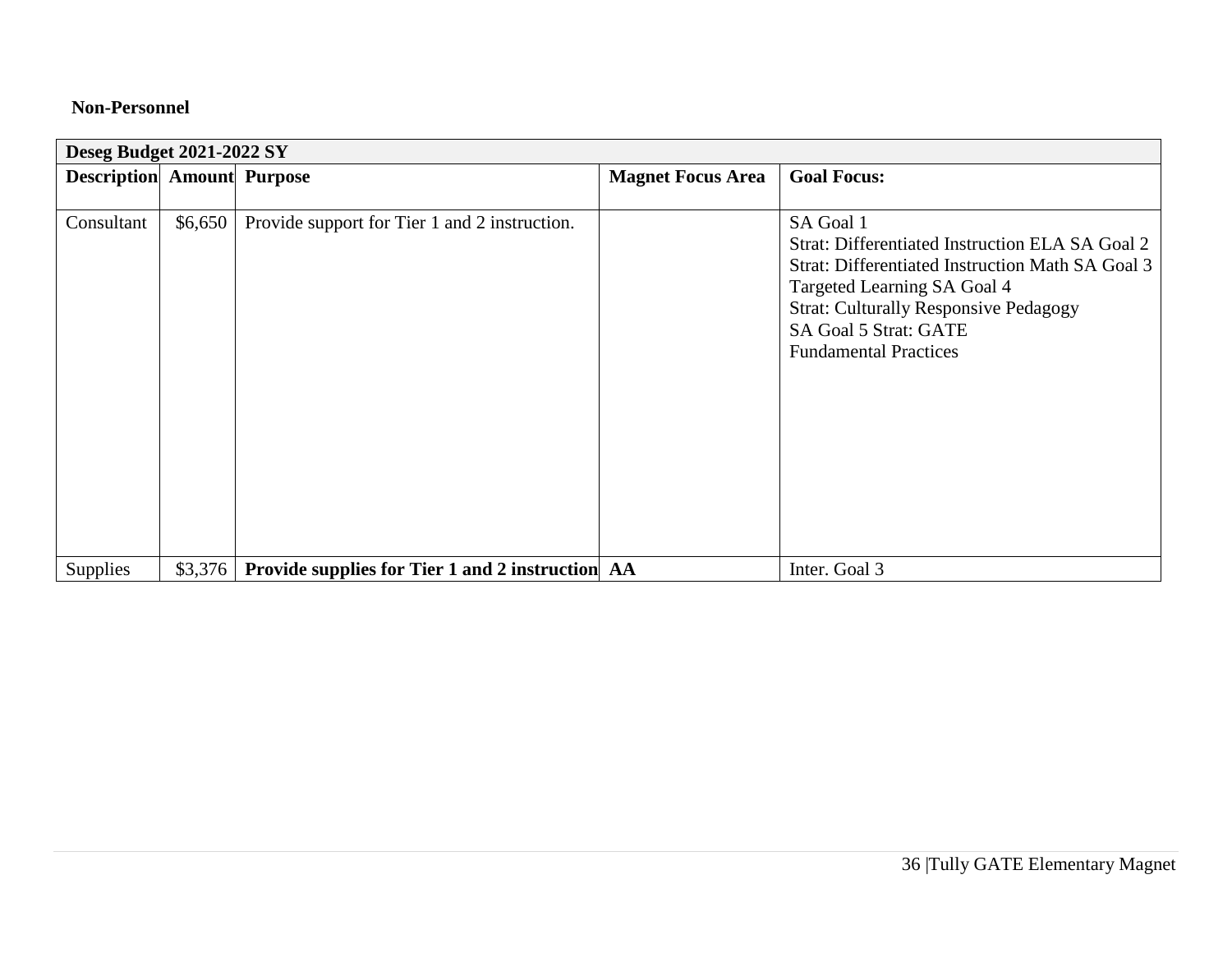|                                                                       |         |                                 |    | <b>Strat: Targeted</b><br>recruitment of<br>incoming kindergarten<br>students.<br>SA Goal 5<br><b>Strat: Fundamental</b><br>Practices                                                                                                                                                                                |
|-----------------------------------------------------------------------|---------|---------------------------------|----|----------------------------------------------------------------------------------------------------------------------------------------------------------------------------------------------------------------------------------------------------------------------------------------------------------------------|
| Magnet Schools of America /<br><b>GATE Conference</b><br>Registration | \$1,800 | Registration for MSA Conference | AA | SA Goal 1<br><b>Strat: Differentiated</b><br><b>Instruction ELA SA Goal 2</b><br><b>Strat: Differentiated</b><br><b>Instruction Math SA Goal</b><br>3<br><b>Targeted Learning SA</b><br>Goal 4<br><b>Strat: Culturally</b><br><b>Responsive Pedagogy</b><br>SA Goal 5 Strat:<br><b>GATE</b> Fundamental<br>Practices |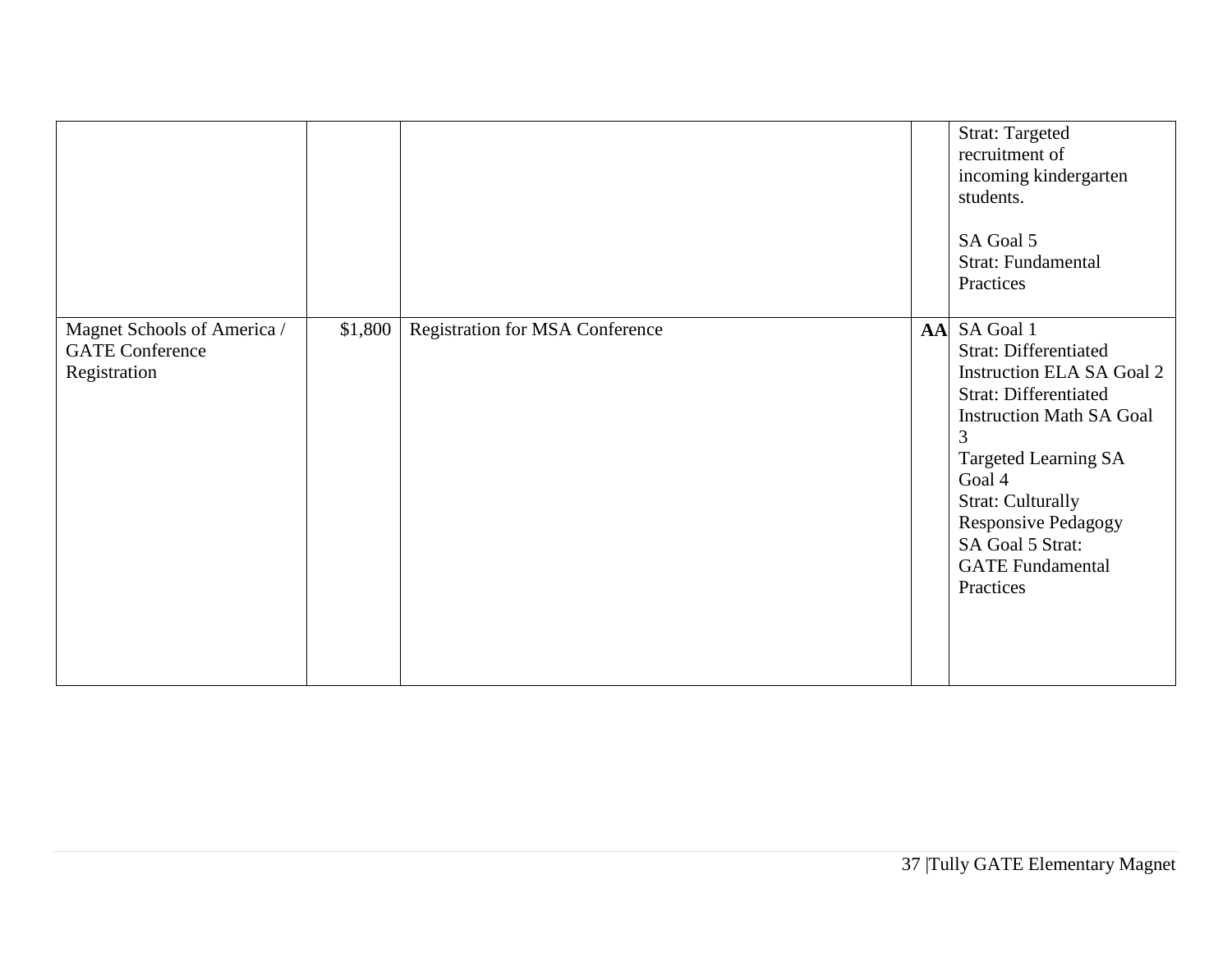| Magnet Schools of<br>America Conference<br>Travel | \$6,000  | Travel, lodging, transfers and per diem will be provided for the 2<br>people traveling out of state to the MSA National Conference.                                                                                                                                                                                                                                        | AA | SA Goal 1<br><b>Strat: Differentiated</b><br><b>Instruction ELA SA Goal 2</b><br><b>Strat: Differentiated</b><br><b>Instruction Math SA Goal</b><br>3<br><b>Targeted Learning SA</b><br>Goal 4                                                                              |
|---------------------------------------------------|----------|----------------------------------------------------------------------------------------------------------------------------------------------------------------------------------------------------------------------------------------------------------------------------------------------------------------------------------------------------------------------------|----|-----------------------------------------------------------------------------------------------------------------------------------------------------------------------------------------------------------------------------------------------------------------------------|
| <b>Promethean Boards</b>                          | \$18,000 | Interactive technology to be purchased to replace outdated and<br>non-functioning equipment. These new boards will be utilized<br>in our Primary classrooms to support our Tier 1 instruction. This<br>technology will also support our efforts in recruitment and<br>retention, as it offers an additional tool for engagement, and 21 <sup>st</sup><br>century learning. |    | AA SA Goal 1<br><b>Strat: Differentiated</b><br><b>Instruction ELA SA Goal 2</b><br><b>Strat: Differentiated</b><br><b>Instruction Math SA Goal</b><br>3<br><b>Targeted Learning SA</b><br>Goal 4<br><b>Strat: CRP SA Goal</b><br>5 Strat: GATE<br>Fundamental<br>Practices |
| Professional/Educational<br>Contr                 |          | \$1,350 This is an opportunity for staff members to engage in professional<br>development and networking to support our gifted instructional<br>practices.                                                                                                                                                                                                                 | AA | SA Goal 1<br><b>Strat: Differentiated</b><br><b>Instruction ELA SA Goal 2</b><br><b>Strat: Differentiated</b><br><b>Instruction Math SA Goal</b><br>3<br><b>Targeted Learning SA</b><br>Goal 4<br><b>Strat: Culturally</b><br><b>Responsive Pedagogy</b>                    |